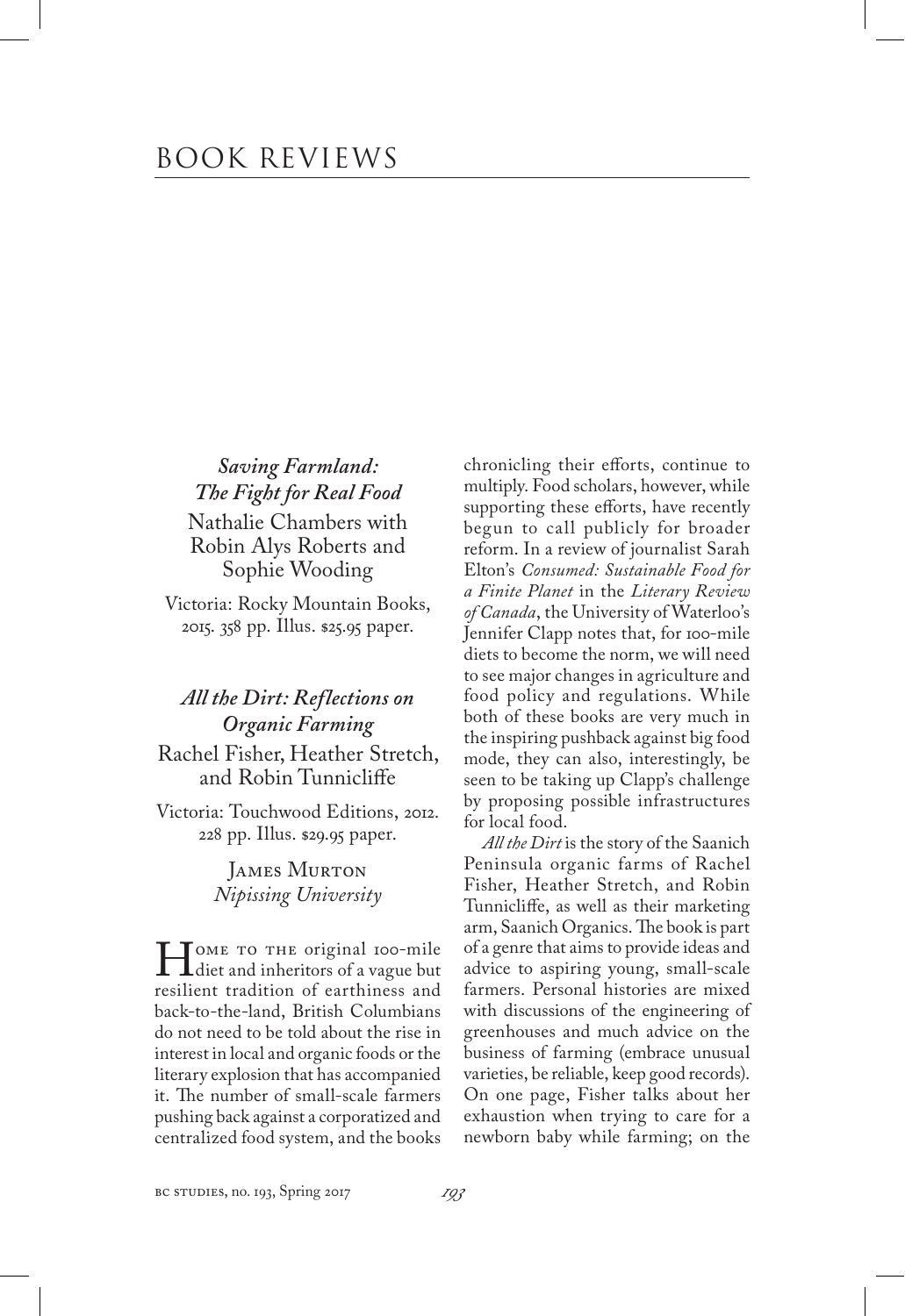next, we're told that she used a one-anda-quarter- to one-and-a-half-inch pipe in her irrigation system. The book includes beautiful photographs and samples of spreadsheets. The effect is a bit jarring, but then, armchair analysts are not the real audience: prospective farmers are. This book will not tell them how to actually build a greenhouse or irrigation system (the detail on the size of the pipe is probably more than anyone needs); however, it will tell young farmers just what they have coming and what they can do about it. The rest of us can skim the spreadsheets and appreciate the beautiful images of produce and the drama of starting your own farm: the image of the three authors, standing sorting produce late into the night and almost crying with exhaustion, sticks with me.

Nathalie Chambers's *Saving Farmland* is in some ways a more conventional book. It tells a simple, inspiring story. Around the start of the twenty-first century, Nathalie met David Chambers. Nathalie was an agro-ecology student at the University of Victoria; David was farming land that had been in his family for over a century, on Blenkinsop Road in the Victoria suburb of Saanich. Nathalie and David fell in love, coming together in part over their determination to do farming differently. Madrona Farm was eleven hectares of houselot, farmland, forest, and wetlands in a rapidly urbanizing area. David and Nathalie developed a plan to preserve the whole property intact as a working farm. However, though David farmed the land with the blessing of his grandmother, it was actually owned by his father and uncles, who inherited it on their mother's death. At least one uncle wanted to sell the land and collect the cash; the front 1.6 hectares, in particular, were prime development land. Nathalie and David hatched a plan to raise funds to buy out the uncles and turn the land over to a land conservancy

that would own the property, making land available for young farmers while imposing ecologically sensitive farming practices. A grand fundraising campaign followed, involving Nathalie and David's customers; a Chef Survival Challenge, whereby Victoria chefs raced across Madrona Farm gathering the ingredients for a meal cooked on campstoves; and a large donation of airtime by Victoria radio stations. At some point – Chambers is chary with dates and unconcerned with chronology – the money was raised. Madrona Farm is now legally protected.

*Saving Farmland* is an often exhilarating ride through farm activism and the frontiers of agro-ecology. It includes a history of the financial and political troubles of the Land Conservancy, a fascinating history of Steveston, and a chapter on bees. However, Chambers wants both to tell the story of how Madrona got preserved and to present a replicable model for preserving farmland, but she largely fails to do either. This is a messy book. Readers wishing to know the story of Madrona Farm must assemble it from bits and pieces of narrative scattered throughout the book. Chambers's explanation of the Madrona model is short on clear detail. For instance, she claims that the Madrona model deals with "the largest obstacle to food security on Vancouver Island: the price of farmland." But we are told that farmers lease their land at market rates. How, then, is the problem of affordability addressed? We are never told. That said, this is an inspiring manifesto, packed full of fascinating detail, that forcefully defends a vision of sustainable farming.

Nathalie and David seek to subvert the capitalist market in land. Theirs is the more radical vision here. Fisher, Stretch, and Tunnicliffe are businesspeople and happy to be so. Their major innovation is Saanich Organics, through which they coordinate sales of their own and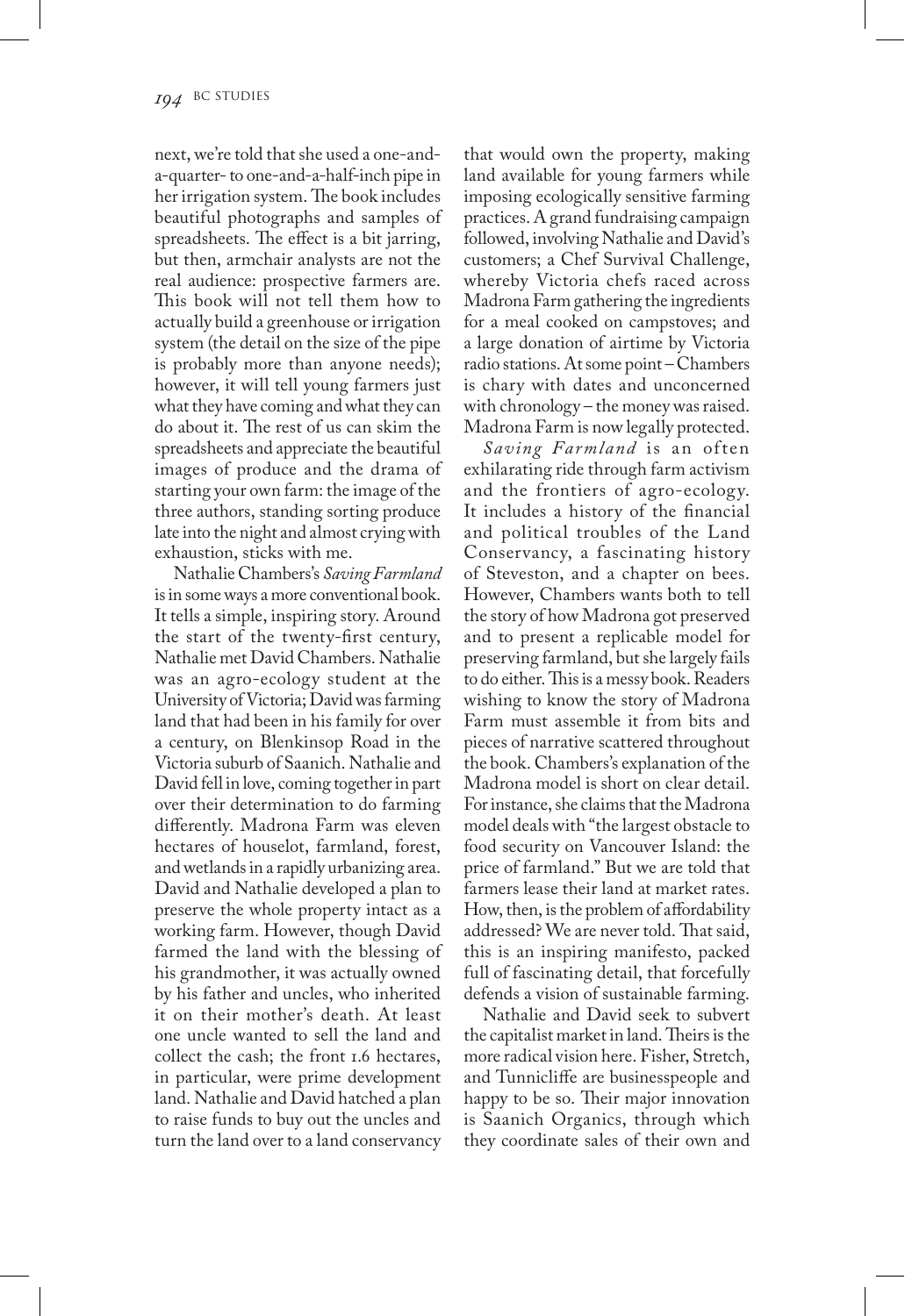others' agricultural products via a food box delivery business, year-round sales of greenhouse salad greens, and commercial sales to thirty-five restaurants and a grocery store chain amounting, in 2008, to \$185,000 in revenue. Thus Saanich Organics functions something like a co-op while being a business, though one that is deliberately limited: Fisher and her colleagues note that they could expand the business by buying up food from other farms, but they do not, as their main concern is to support financially and ecologically sustainable farming. Thus, while Saanich Organics is limited as a model for a future, more local food system – and, to be fair, the authors never claim it as such – others would likely not be so restrained. Finally, and it might just be my own prospect of facing down another northern Ontario winter, but, as models for Canadian practice, both books are perhaps limited by their Victoria-ness. Both note that they are blessed by a long growing season (by Canadian standards), good soils, and the eagerness of Victorians to embrace local organic food and small farmers. How the Madrona or Saanich Organics model might play out elsewhere in the country, then, is unclear.

These are not scholarly books but books with their own, especially in the case of *All the Dirt*, particular audiences. Yet scholars will benefit from this look inside the sweat, tears, ingenuity, and bloody determination that make up small-scale, local, and organic farming. Would that policy-makers could make it just a little bit easier.

#### REFERENCES

- Clapp, Jennifer. 2013. "Eating and Surviving: The Case for More Government Support of Sustainable Food – and Less Meat in Our Diets." *Literary Review of Canada* 21 (4): 13–14.
- Smith, Alisa, and J.B. MacKinnon. 2007. *The 100-Mile Diet : A Year of Local Eating*. Toronto: Random House.

## *The Slow Farm* Tarn Wilson

Port Townsend, WA: Ovenbird Books, 2014. 368 pp. \$18.00 USD paper.

Connie Brim *Thompson Rivers University*

MEMOIR, *The Slow Farm*, focuses<br>Wargely on the brief period during<br>which Tarn Wilson lived on Texada which Tarn Wilson lived on Texada Island with her American parents and younger sister Rima. Arriving in 1973, the then four-year-old and her family first occupied a cabin at geographically isolated Pocahontas Bay. Here, the parents' counterculture lifestyle ensured that the sisters played unencumbered by rules, etiquette, and (often) clothes. The sea and woods became their playground, and their father's tales of magical creatures nurtured their imaginations. Despite his disapproval, the family moved several months later to the Slow Farm, located 9.6 kilometres from Van Anda, so Tarn Wilson could attend grade school.

More than halfway through the memoir, Wilson announces that "the Slow Farm is hard on women" (190), and it emerges as a metaphor for the sexism that the adult Wilson explores as a flaw in her parents' and, by extension, the hippies' back-to-the-land movement. Dark and feculent, the Slow Farm housed not only visiting hippies and destructive goats but also a disintegrating and financially distressed family. While father Jack tinkered with engines, mother Janet – alone and unaided by modern conveniences – faced a formidable number of domestic chores, developed pneumonia, and sought part-time work in Van Anda. Only a few months after the family had moved to the dank farm,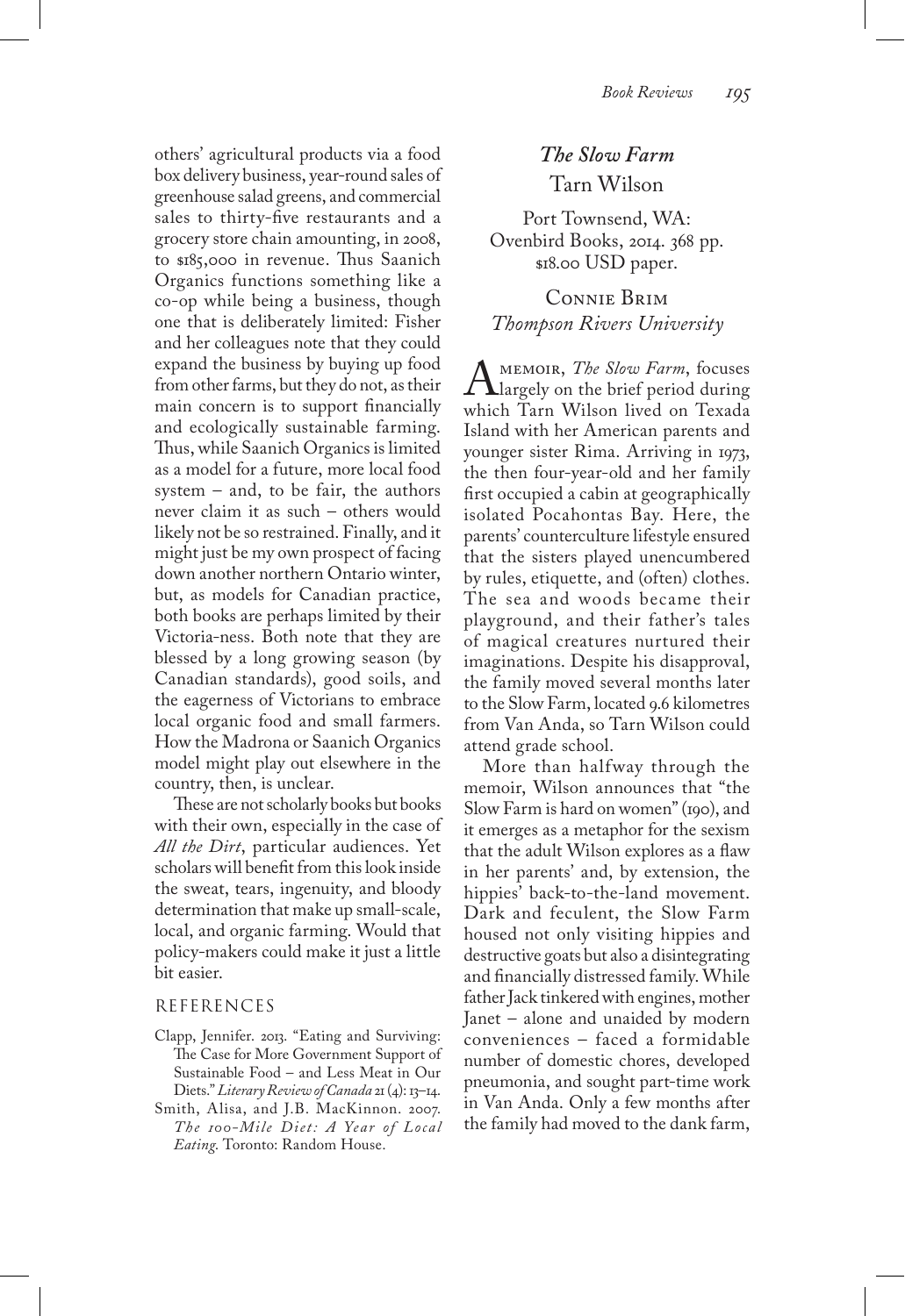Janet left, settled on Vancouver's East Side, and immediately petitioned for custody of their daughters.

*The Slow Farm* is divided into seven sections, the latter two of which focus solely on journeys Wilson later made to Texada Island (1996) and Cowichan Bay (2005). Otherwise, the book's sections contain multiple segments, each thematically titled and only a few pages long. All of the titles, such as "What I Feared Most: Frozen Heart," essentially foreground what the reader is to notice in each segment's self-contained memory. Wilson also incorporates what she calls "artifacts" – quotations, black-and-white photographs, chronologies, passages from personal letters, and newspaper items. These include quotations from Timothy Leary's *The Declaration of Evolution* and A.S. Neill's *Summerhill: A Radical Approach to Child Rearing*, shedding light on some of the sources for Janet's and Jack's guiding ideals and attitudes, while establishing a broad cultural context for Wilson's personal narrative.

As a narrative that increases our knowledge of British Columbia's alternative communities during the 1960s and 1970s, *The Slow Farm* falters. Wilson offers few stories about the hippies Jack and Janet befriended and rarely cites surnames of visitors to the Slow Farm. She acknowledges: "I'm not in Texada's stories of itself" (352). Nor do the island's hippies appear in *Texada*, a historical record prepared by the Powell River Historical Society (352). Nevertheless, as a memoir that evokes a singular childhood, initially Edenic and subsequently traumatic, *The Slow Farm* reveals the emotional and psychological impact of some anti-establishment ideas on a young child who wanted structure and rules.

*A Taste of Haida Gwaii: Food Gathering and Feasting at the Edge of the World* Susan Musgrave

Vancouver: Whitecap Books, 2015. 374 pp. \$34.95 paper.

*The Deerholme Foraging Book. Wild Foods and Recipes from the Pacific Northwest* Bill Jones

Victoria: Touchwood Editions, 2014. 276 pp. \$29.95 paper.

*The Urban Homesteading Cookbook: Forage, Farm, Ferment and Feast for a Better World* Michelle Nelson

Madeira Park: Douglas and Mc-Intyre, 2015. 224 pp. \$26.95 paper.

## *A Field Guide to Foraging for Wild Greens and Flowers* Michelle Nelson, photos by Alison Page

Madeira Park: Harbour Publishing, 2015. 35 colour photos. \$7.95 pamphlet.

# *The Boreal Feast: A Culinary Journey through the North* Michele Genest

Madeira Park: Harbour Publishing, 2014. 256 pp. \$28.95 paper.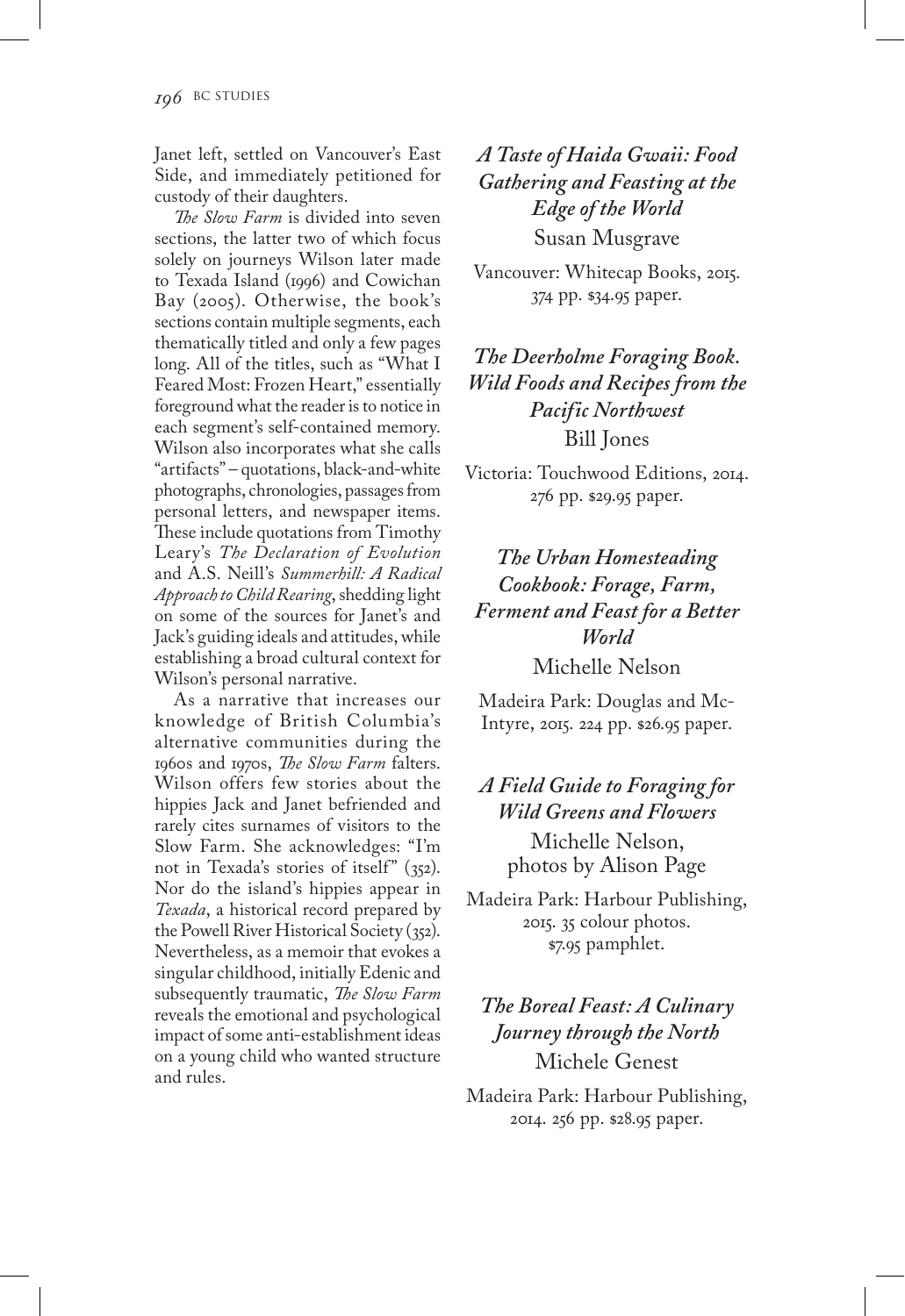# *This Earth Is Ours. 30 Organic Years along Nature's Path* Gurdeep Stephens Victoria: D&I Enterprises, 2015.

Nancy J. Turner *University of Victoria*

THERE IS AN alternative out<br>there to the globalized world<br>of agribusiness. GMOs (genetically of agribusiness, GMOs (genetically modified organisms), and processed packaged food – one based on harvesting and using local, especially wild, foods and reweaving them into our meals in creative and satisfying ways. Recently, a whole host of books – each a feast in itself – has emerged here in British Columbia and beyond, reflecting a growing interest in locally harvested and produced foods that enrich our lives. These foods are celebrated not just for the different nutrients and flavours they yield but also because they are integral to our identity, our relationships to our home places, and our ties to history and to First Peoples, whose ancestors have relied on foods produced here, in this place, for millennia. Not only the foods but also the knowledge of when and where to harvest them, how to tend them, how to prepare them, and the best ways to serve them are part of the collective skills and wisdom of locally derived cuisine. Whether it is indigenous, from the sea or the land, or brought from distant places in the past and introduced to local fields, orchards, and gardens, the food that is brought to the table from nearby our homes and shared with those we like to be with is an exquisite gift: that's what these books all impart to us.

It is hard to know with which of these books to begin. Haida Gwaii is close to my heart, however, so my descriptions of the individual books will start with Susan Musgrave's literary feast, which is both about feasting and can, and should, lead to feasting. It is replete with recipes, many served at Musgrave's own Copper Beech Guest House ("the best B and B in all of Haida Gwaii," according to some). These range from scrambled eggs (best unadulterated), to "Crab, Chanterelle, Caramelized Onion and Goat's Cheese Omelette," and "Possibly the Best Granola." One recipe, entitled "Crack Cocaine Made (Relatively) Simple," is an attention-grabber for a discussion on yoghurt and is followed by "Wild Blueberry and Yoghurt Pancakes." Many others embrace local ingredients and local places: "Rose Spit Halibut with Wild Rose Petals," for example. But the book is far more than recipes. There are captivating and fun photos throughout, and stories both personal and universal. There is much to learn from the book, and not just about cooking. I really appreciated having some of Susan's Haida neighbours and friends introduced in photos and stories, and there are many other cultural treasures, such as thirtyfour words for salmon in the Haida language, not to mention all the ways of smoking and preparing that fish.

Chapter 4, "Food Gathering All Year Round," and Chapter 5, "Harvesting the Land and the Sea," are my favourite chapters. They embody the spirit of foraging, including a celebration of edible seaweed – with quotes from Haida experts. As well as the more common berries and fruits (salmonberries, thimbleberries, huckleberries and blueberries, wild strawberries, cloudberries, salal berries, bunchberries, bog cranberries, and Pacific crabapples), and the amazing range of seafood to be harvested on these islands (halibut, sea urchin, chitons, mussels, crabs, razor clams and butter clams, geoducks, cockles, scallops, and octopus), there is also a section on mush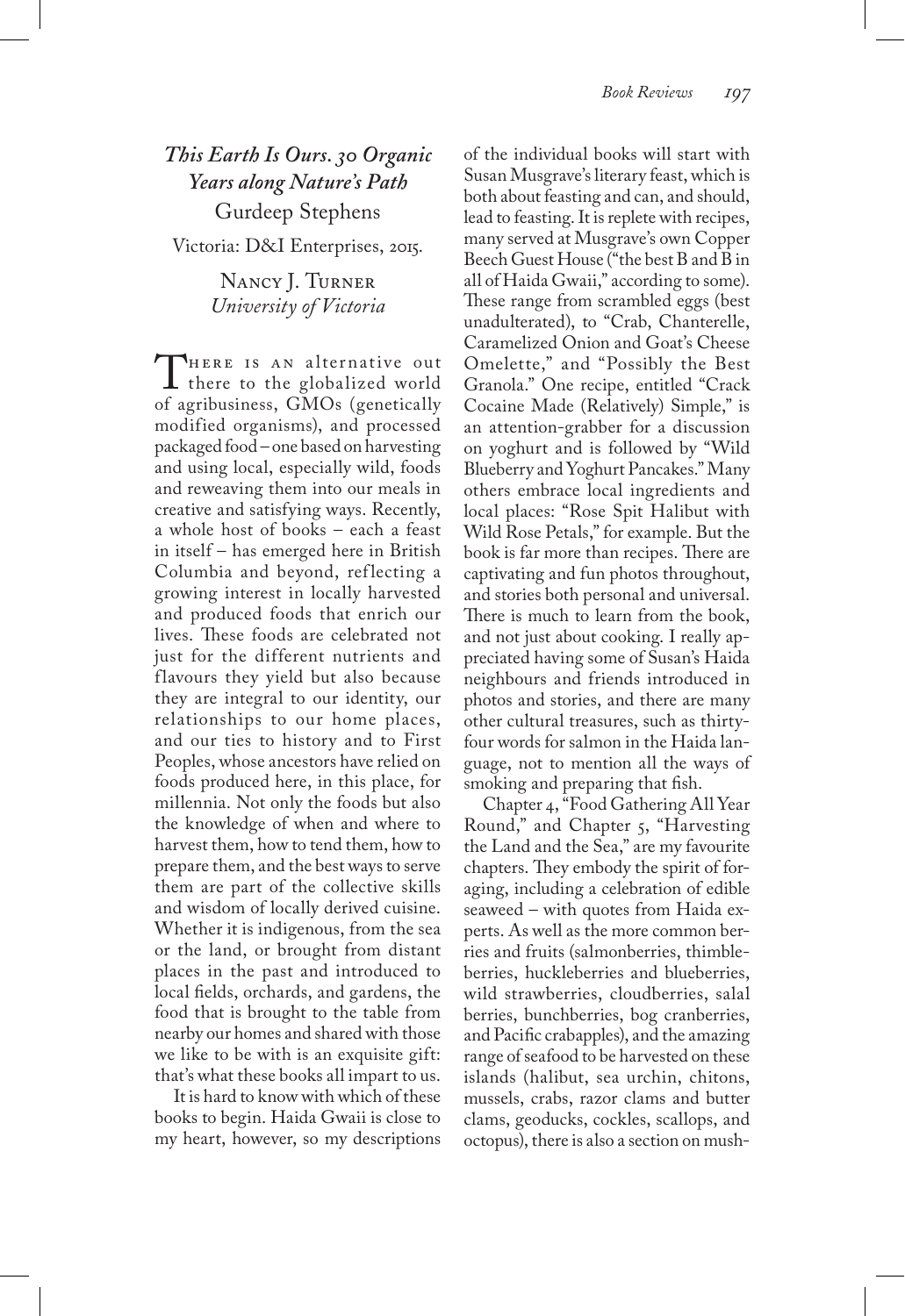rooms (with appropriate warnings) and greens – Sitka spruce tips, sea asparagus, and lambsquarters (I suspect she is using common orache, *Atriplex patula*, which looks very similar), and even stir-fried devil's club buds. This shrub (*Oplopanax horridus*) has high cultural and medicinal importance for Haida and other First Peoples throughout its range. In the ginseng family, it is closely related to *taranome,* the Japanese *Fatsia japonica*, whose sprouts and flower buds are served as tempura. This book received a BC book prize, the Bill Duthie Booksellers' Choice Award, in 2016.

Bill Jones is both an accomplished chef (French-trained and author of eleven cookbooks) and a supreme forager. *The Deerholme Foraging Book* completely focuses on "the bounty of the wild." It is inspired by the wild food around his own Deerholme Farm in the Cowichan Valley on Vancouver Island. I love that the first image inside the book is of Oliver, an alert, eager border collie, standing at the beginning of a dirt road, obviously waiting to go on a foraging adventure. The next photos are close-ups of spring morels and stinging nettle leaves: two of my personal favourites! Like Susan Musgrave, Bill cites the inspiration of that pioneer forager Euell Gibbons (1962, 1964), and he dedicates his book to him. The chapters that comprise *Deerholme Foraging* are divided into sections: general information on foraging; ways of processing and storing wild foods; different kinds of wild foods, from forests, fields and seashore; and, finally, all the recipes – 110 of them, from appetizers to desserts, which comprise about two-thirds of the entire book. Close-up photos, in beautiful colour, of many of the wild foods and the dishes made from them, enhance the book. Most of the ingredients are safe, but I worry about including the possibility of making jelly from pine needles (81, and pictured on the back cover), or even from

cedar tips, as an alternative to grand fir needles. Both pine and western redcedar contain compounds that are potentially harmful, and they should be regarded with caution (Turner and Von Aderkas 2009). The recipes generally incorporate one or more wild ingredients with more conventional foods: "Mashed Potatoes with Wild Onions"; "Soba Noodles with Oyster and Seaweed Jelly"; "Grilled Flank Steak with Wild Mushroom Rub"; "Poached Eggs with English Muffins and Stinging Nettle Sauce." The titles of the dishes alone make one want to create and sample.

Michelle Nelson's two books, *The Urban Homesteading Cookbook* and *A Field Guide to Foraging for Wild Greens and Flowers*, are quite different in style. *The Urban Homesteading* is a regular book, bountifully endowed with striking photographs by Alison Page and with eightyfive original recipes. With a doctorate in conservation biology and sustainable agriculture, and plenty of hands-on, practical experience in foraging, gardening, and food production, Michelle is the perfect person to create this book. The chapters are simply labelled: Note on Ingredients; Foraging; Keeping; Growing; and Preserving. Especially inspiring to me is Michelle's championing of edible "micro livestock" (for example, "Dark and Stormy Chocolate Cupcakes with Cricket Flour") and edible invasive species (lionfish, bullfrogs, European garden snails, green crabs, Japanese knotweed): for instance, "Japanese Knotweed Chutney on Pan-Seared Trout." Beekeeping and raising rabbits and quail are other distinctive topics.

*A Field Guide to Foraging* is a sixteenpage foldout pamphlet – something to slip into your backpack or purse and bring with you on a walk or an exploration of a vacant lot. There are very few native species featured; almost all are introduced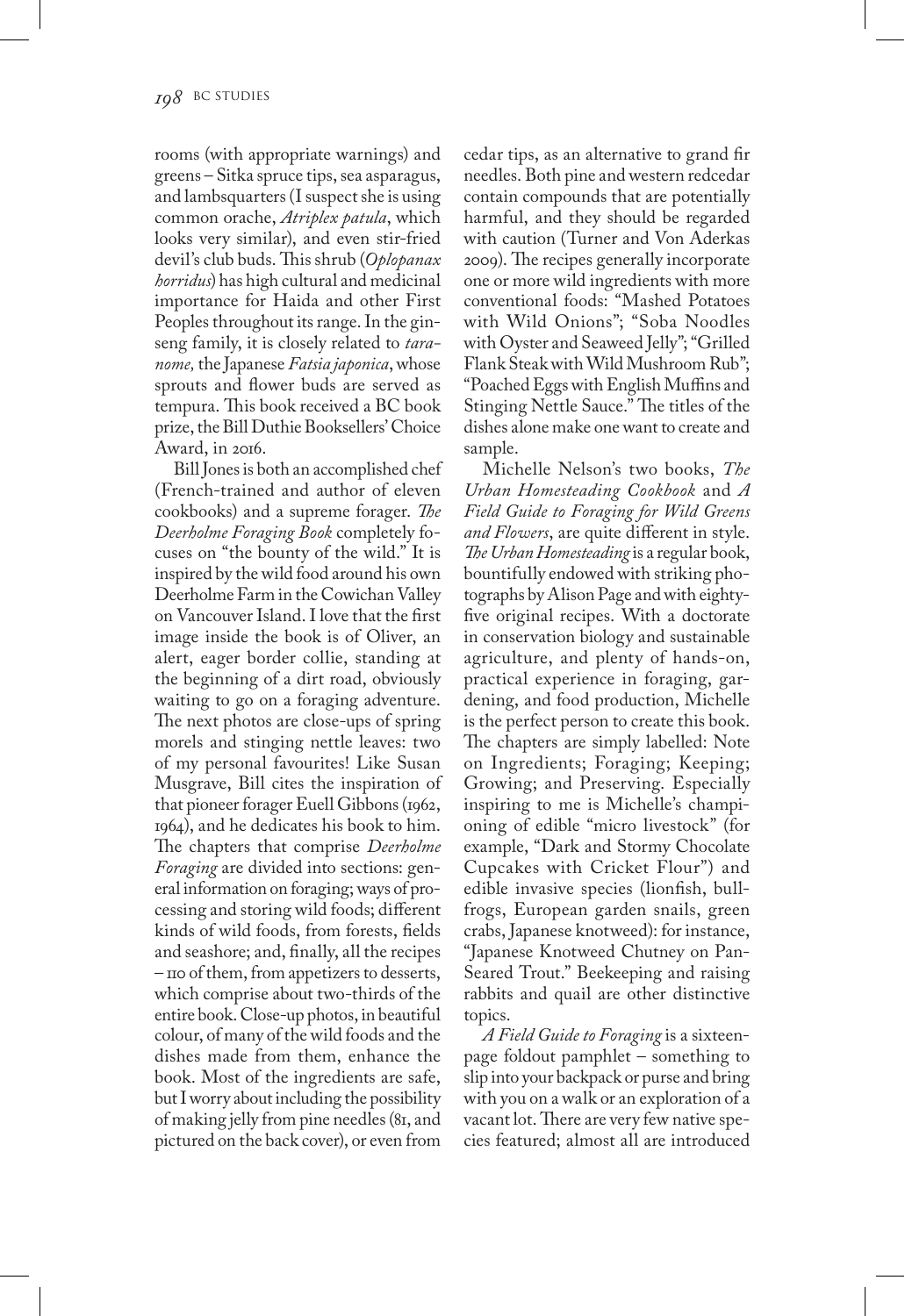and some are quite invasive. The photos are attractive and helpful in identifying the plants. A few plants are featured – Canada goldenrod, purple loosestrife – that I hadn't thought of as being edible, and a couple of others – kudzu and water hyacinth – do not occur in western Canada (to my knowledge) but are apparently extending their ranges northwards into eastern Canada, and both are potentially invasive.

Labrador tea, spruce tips, chanterelles, birch syrup, blueberries, and cloudberries are just some of the wild ingredients of the North American boreal forest that Michele Genest celebrates in her book, *The Boreal Feast*: *A Culinary Journey through the North.* Like the other authors here, Michele is a storyteller who obviously loves the outdoors and relishes connecting with others over the bounty of wild harvested and produced food. Her recipes sound sumptuous, and I can't wait to try some of them: Solstice-Cured Lake Trout Gravad Lax; Birch Syrup Panna Cotta with Rhubarb Compote. She focuses on feasting – putting together sumptuous meals, whether for picnics or to be enjoyed by families and friends around the dining table. Although her book is centred in Yukon, BC northerners as well as those in Sweden, Norway, and Alaska will be able to gain access to similar ingredients.

*This Earth Is Ours*, by Gurdeep Stephens, is not a foraging book, but it belongs, philosophically speaking, with these others. A truly inspirational book, it recounts the story of Nature's Path, a thriving business founded on ethical food production and dedicated to producing healthy organic food. Developed by Arran and Ratana Stephens (Gurdeep's parents) "in the back of a restaurant" in Vancouver, and starting with Manna Breads® and Manna cereals, Nature's Path now employs hundreds of people and produces dozens of different food

products. This hardcover book is illustrated throughout, with stunning photographs of flowers, fruits, pollinators, gardens, Stephens family members, and the amazing artwork of Gurdeep's father Arran. It is not a recipe book but, rather, a storytelling book about grains and other food and about the success of a remarkable family in creating this nurturing company. As quoted in the Foreword: "The average American now eats more than 150 pounds of added sugar each year, while less than 5 percent of our population is consuming the recommended amount of fibre … One in three American children is expected to get diabetes" (xi). Canadians undoubtedly face the same challenges. Changing our collective eating habits while encouraging sustainable food production is a key theme of the book. There is an entire section on Envirokidz®, focusing on healthy children's cereals, and the partnerships Nature's Path has developed to support projects on wildlife conservation and environmental health.

These books collectively provide a rich compendium of healthy, tasty food, including farm, garden, and wild foraged food, from greens to berries, mushrooms to shellfish. All provide beautiful photographic images of the food plants (fish and shellfish as well) and the dishes created from them. The books also include all the important warnings for foragers, from not getting lost when you are focusing on finding the ideal chanterelle, to being careful in identifying wild plants, to avoiding red tide and food that might be polluted from pesticides or oil. These are important for any foods, but they are especially critical for non-marketed species that might be harvested by those not familiar with them.

Any of these books, which together celebrate local food and a large local investment in foraging, farming, feasting, and feeling, would be of interest to *BC*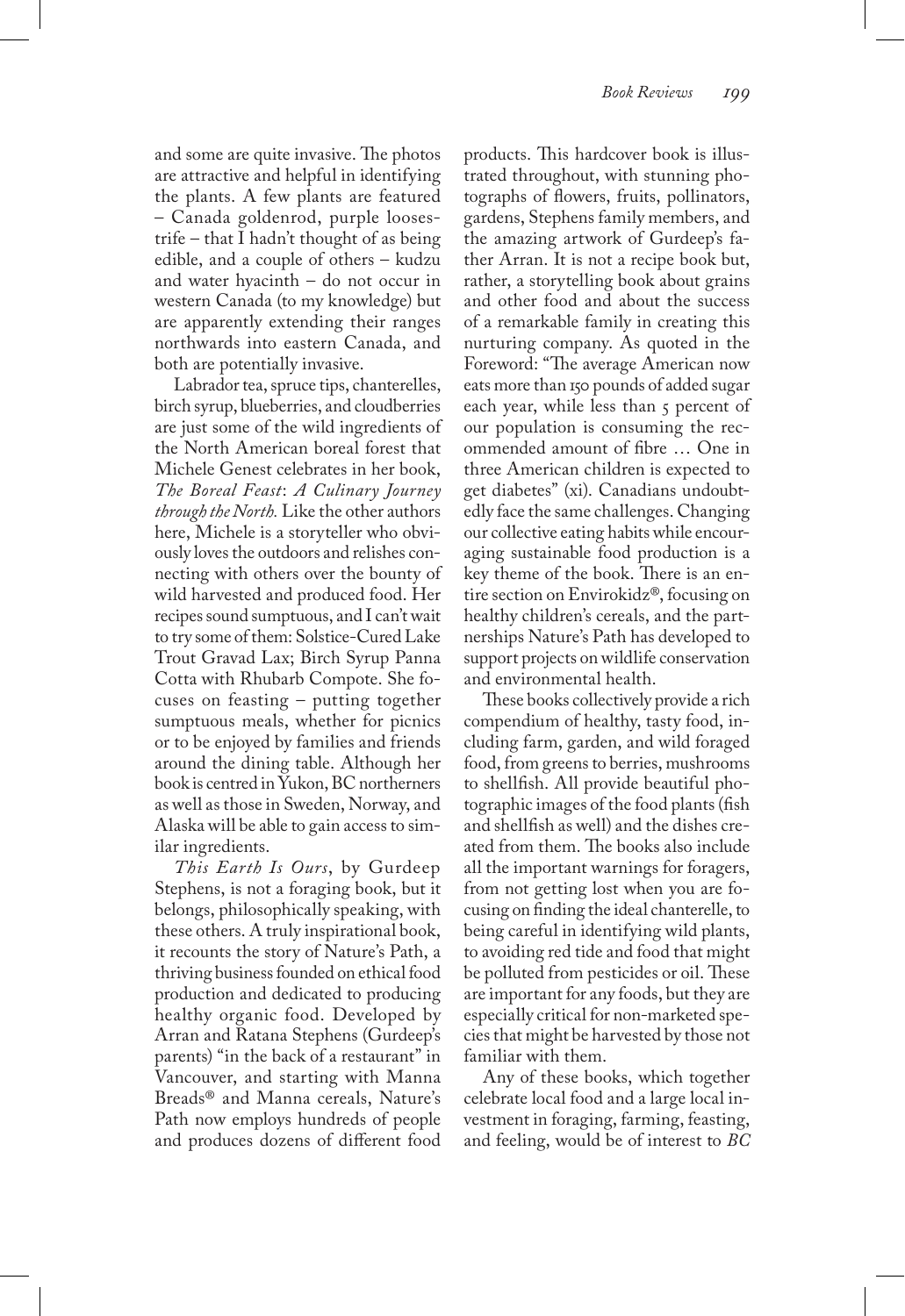*Studies* readers wishing to diversify their diets, to harvest and prepare their own food, and to expand their library of books on western Canada's regional cuisines.

### REFERENCES

- Gibbons, Euell. 1962. *Stalking the Wild Asparagus.* Chambersburg, PA: Alan C. Hood and Company.
- –. 1964. *Stalking the Blue-Eyed Scallop.* Chambersburg, PA: Alan C. Hood and Company.
- Turner, Nancy J., and Patrick von Aderkas. 2009. *The North American Guide to Common Poisonous Plants and Mushrooms: How to Identify More Than 300 Toxic Plants Found in Homes, Gardens, and Open Spaces*. Portland, OR: Timber Press.

# *The Salmon People* Hugh McKervill

Vancouver: Whitecap Books, 2015. 256 pp. \$19.95 paper. (First published in Sidney by Gray's Publishing, 1967, and reprinted in Vancouver by Whitecap Books, 1992.)

### Kenneth Campbell *Victoria*

W<sup>HEN</sup> *The Salmon People* was first published in 1967, commercial salmon fishing still sustained many coastal communities, although as Hugh McKervill pointed out then, there were plenty of signs that the resource was threatened. In both the 1967 and subsequent 1992 Whitecap editions, McKervill ends with tempered optimism: "So long as there are fish surging in the sea there will be salmon people ... and the salmon will probably come forever ... if man does not destroy them" (1967, 187). Nearly fifty years later, his conclusions are much more dire.

The Salmon People are those whose lives were or are deeply involved with the valuable resource that is the Pacific salmon, including Indigenous communities, commercial fishers and canners, and – new to this edition – sports fishers. McKervill tells the history of the commercial fishing and canning industry in an engaging style largely through stories of some of the individuals involved. He also recounts some significant events, such as the Hell's Gate slide disaster of 1914, and details how the resource has been seriously affected by human activity. This is especially evident in the new chapter "Atlantic Invasion," which critically examines fish farming, and the updated final chapter, which replaces optimism with the forbidding words: "Weep for the once illustrious Pacific salmon. Weep for the Salmon People"  $(243)$ .

One of the stated goals of *The Salmon People* is to highlight the racist nature of much of BC commercial fishing history, particularly that faced by Indigenous, Japanese, and Chinese workers. However, some of the language and terminology used is at odds with this goal. "Indian," used in the first two editions, has been replaced; unfortunately, the result is a muddle of terminology as no consistent usage has been applied. "Native" is most widely used, with "Aboriginal" appearing more in later chapters. "First Nations" and "Indigenous" are used less frequently. Interestingly, "white man" has been substituted with "Industrial Man." The attempt to use currently accepted names of some First Nations is not always successful as McKervill employs, for example, the dated "Niska" and "Nootka" rather than "Nisga'a" and "Nuu-chah-nulth."

Some stereotypical language from 1967 remains, such as "Native children dashing helter-skelter with green running noses [and] clusters of Chinese jabbering excitedly" (66). But a new statement in this version is more disturbing.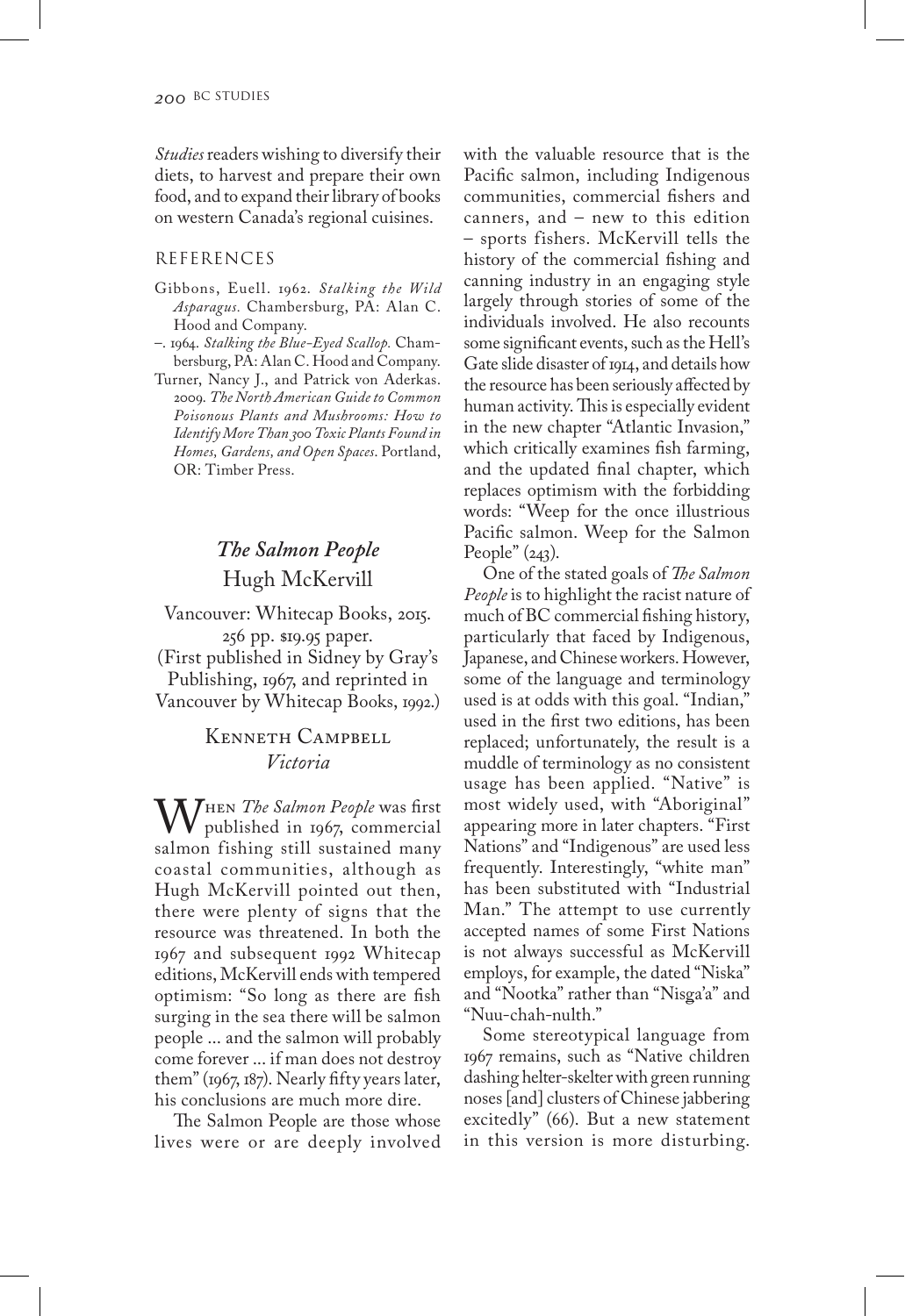Describing how Indigenous traditional fisheries were in balance with the ecosystem, McKervill asserts: "This was not due to any sort of racially determined superior sense of conservation. Their low impact on the salmon runs was in large measure due to the fact that their population was relatively limited, and their fishing techniques were primitive" (201). Contrary to this, however, it is widely acknowledged that diverse Indigenous harvesting methods, including fishing, employed sophisticated technologies using the available resources (see, for example, Greene et al. 2015) and that living in balance with the environment is central to Indigenous world views (see Turner et al. 2000; and Menzies and Butler 2007).

The book includes limited footnotes and a bibliography. Only a few references are more recent than 1967. It lacks an index and would have benefited from maps. Although the writing does a good job of evoking a different time and place, some photographs would also have been welcome.

Despite these shortcomings, *The Salmon People* still has merit after nearly fifty years. It provides a colourful overview of the salmon-fishing industry, especially in the form of the unique stories of some of the people involved, many of which are found nowhere else. It also includes a passionate argument against fish farming and an examination of how we have seriously endangered the Pacific salmon. It is just unfortunate that it lacked a strong and sensitive editorial hand to bring it fully into the twentyfirst century.

#### REFERENCES

Greene, Nancy A., David C. McGee, Roderick J. Heitzmann. 2015. "The Comox Harbour Fish Trap Complex: A Large-Scale, Technologically Sophisticated Intertidal Fishery from British Columbia." *Canadian Journal of Archaeology* 39 (2): 161–212.

- Menzies, Charles, and Caroline F. Butler. 2007. "Returning to Selective Fishing through Indigenous Fisheries Knowledge: The Example of K'moda, Gitxaala Territory." *American Indian Quarterly* 33 (3): 441–64.
- Turner, Nancy J., Marianne Boelscher Ignace, Ronald Ignace. 2000. "Traditional Ecological Knowledge and Wisdom of Aboriginal Peoples in British Columbia." *Ecological Applications* 10 (5): 1275–87.

# *Cleaner, Greener, Healthier: A Prescription for Stronger Canadian Environmental Laws and Policies* David R. Boyd

Vancouver: UBC Press, 2015. 412 pp. \$34.95 paper.

## Deborah Curran *University of Victoria*

THE WORLD Health Organization **L** released an update to the Global Urban Ambient Air Pollution Database on 12 May 2016, finding that more than 80 percent of people who live in major cities around the world are exposed to air pollution that puts their health at risk. Cities with the lowest-income populations are the most affected, with poor air quality increasing the risks and number of people affected by stroke, heart disease, lung cancer, and respiratory illnesses.

Health as an environmental issue and the need to overcome the "balkanization of information and expertise" in favour of law reform is what David Boyd's latest book seeks to explain (13). At its core, *Cleaner, Greener, Healthier*  addresses four questions: (1) What are the most serious environmental health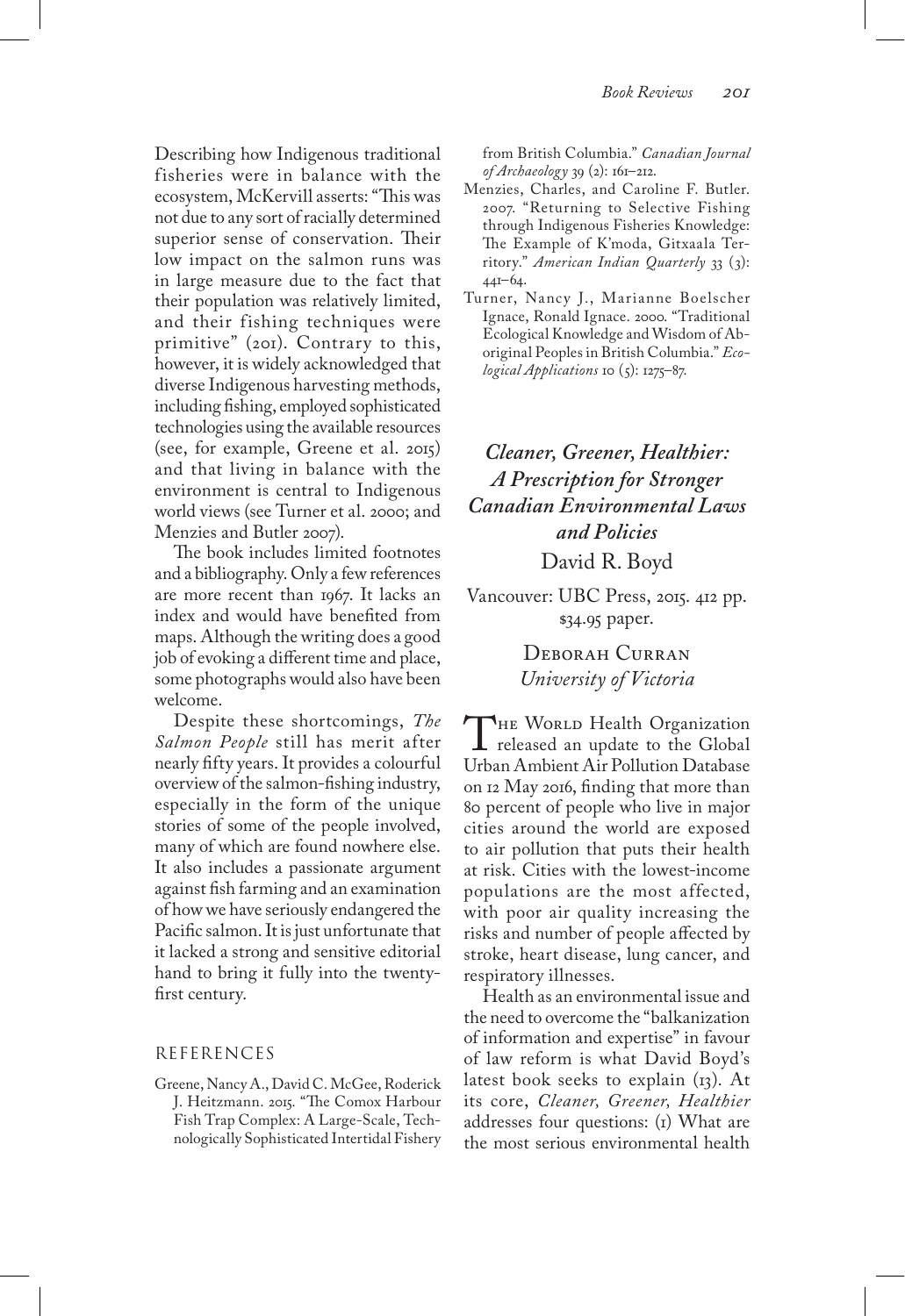problems in Canada? (2) What are the economic costs of these problems? (3) Compared with other wealthy countries, are Canada's current laws, policies, and programs adequate for reducing or minimizing the environmental burden of disease and death? (4) What kinds of interventions might be introduced to reduce environmental risks, costs, and inequities in Canada?  $(r_3)$ .

Boyd cleverly organizes the book into three parts styled after the stages of medical intervention: examination, diagnosis, and prescription. Part 1, the examination, details environmental health problems in Canada, focusing on the human health impacts of environmental hazards such as toxics, quantifying the magnitude of the impacts and their economic costs, and exploring environmental justice – the differential impacts of environmental harm on poorer, racialized communities – to reach conclusions about the environmental burden of disease in Canada. Part 2, the diagnosis, examines Canadian laws and policies for a variety of topics and assesses how well they protect environmental health compared to those of other industrialized nations, concluding with reasons that account for why Canada performs poorly in addressing health risks. Finally, Part 3, the prescription, contains recommendations for environmental health law and policy in Canada, drawing on the best practices internationally and incorporating discussion of the economic benefits of upping the regulatory ante.

*Cleaner, Greener, Healthier* is a natural extension of Boyd's work over the past fifteen years, which can be characterized as comprehensive and well-researched book-length exposés of environmental law with a particular focus on environmental rights. With *Unnatural Law* (2003)*,* Boyd began his well-received writing career with a sweeping critique of

Canada's environmental law and detailed law reform proposals. He followed up with *The Environmental Rights Revolution* (2012a) and *The Right to a Healthy Environment* (2012b), which document the right to a healthy environment in national constitutions across the globe and consider how global lessons of environmental health might be applied in jurisdictions across Canada. Among these law reform-oriented tomes, Boyd sprinkled health-related books – *David Suzuki's Green Guide* (2008, with David Suzuki) and *Dodging the Toxic Bullet* (2010) – on avoiding toxics and living the green life. Boyd has consolidated all of these interests into *Cleaner, Greener, Healthier* to focus on law reform for human and environmental health.

A lthough public health, the environment, and social determinants of health receive considerable attention within the health and sciences fields, few writers and academics are attempting to link environmental quality, health, and law. Notable exceptions are Dayna Scott in her 2015 edited collection *Our Chemical Selves: Gender, Toxics and Environmental Health*, which takes a more applied theoretical approach with a feminist lens. *Cleaner, Greener, Healthier*, with its attention to political, economic, and social factors and a chapter on environmental justice, falls somewhere between Scott's book and explanatory texts on the emerging field of environmental health law.

My minor critiques include inconsistent detail. Some topics receive in-depth treatment, including human symptoms of harm, while others receive a general overview. Boyd also takes some liberties by intermingling peer-reviewed sources with reports generated by environmental organizations. More broadly, his focus on law reform is largely levied at federal and provincial governments. While it is these levels of government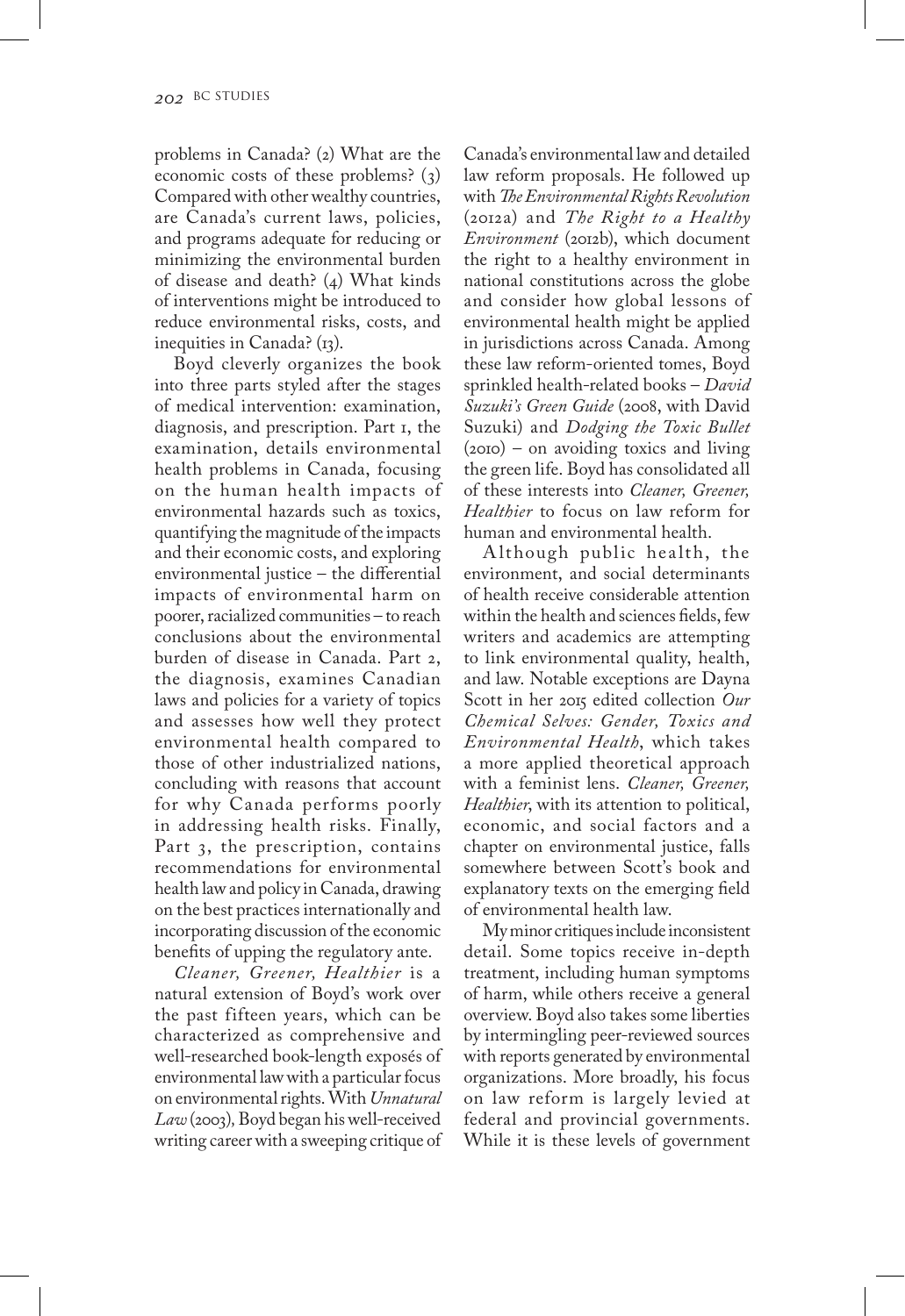that assert primary jurisdiction over most of the issues addressed in the book and would, thus, be efficient actors, this centrist approach undersells the attention that municipalities are giving to environmental issues. Indeed, although coming on the heels of this book, a national "right-to-a-healthyenvironment" campaign in 2014 that saw local governments as the largest adopters (the current count being 137). Irrespective of jurisdiction, and given the largely absent federal role in environmental protection over the past twenty years, local communities are spearheading notable environmental quality programs that have the potential to overcome political and economic inertia by directing attention to environmental harm beyond simple zoning decisions. They can also generate the community support for federal law reform. Finally, as touched on in Chapter 9, if we want to understand why we have not achieved the long-standing law reforms urged by Boyd, other writers, such as Michael M'Gonigle and Louise Takeda in their article "The Liberal Limits of Environmental Law," dig more deeply into the political economy of environmental law and why comprehensive law reform fails to materialize.

Ultimately, for BC readers, Boyd does not disappoint in delivering another sweeping, well-researched interdisciplinary overview of the difficult challenge of linking environmental regulation to health in Canada. He makes a compelling case for law reform and, along the way, documents emerging and less well-known areas of environmental harm, such as intergenerational health impacts and the mental health benefits of nature. His plain language and clear definitions of technical terms make the book accessible to many disciplines and, in typical Boyd style, to the public. *Cleaner, Greener, Healthier* inhabits the

fruitful common ground between wellsubstantiated research and public appeal.

#### REFERENCES

- Boyd, David R. 2003. *Unnatural Law: Rethinking Canadian Environmental Law and Policy*. Vancouver: UBC Press.
- –. 2010. *Dodging the Toxic Bullet: How to Protect Yourself from Everyday Environmental Health Hazards*. Madeira Park, BC: Douglas and McIntyre/David Suzuki Foundation.
- –. 2012a. *The Environmental Rights Revolution: A Global Study of Constitutions, Human Rights and the Environment*. Vancouver: UBC Press.
- –. 2012b. *The Right to a Healthy Environment: Revitalizing Canada's Constitution*. Vancouver: UBC Press.
- M'Gonigle, Michael, and Louise Takeda. 2013. "The Liberal Limits of Environmental Law: A Green Legal Critique." *Pace Environmental Law Review* 30 (3): 1005–1115.
- Scott, Dayna Nadine, ed. 2015. *Our Chemical Selves: Gender, Toxics and Environmental Health*. Vancouver: UBC Press.
- Suzuki, David, and David R. Boyd. 2008. *David Suzuki's Green Guide*. Madeira Park, BC: Douglas and McIntyre/David Suzuki Foundation.

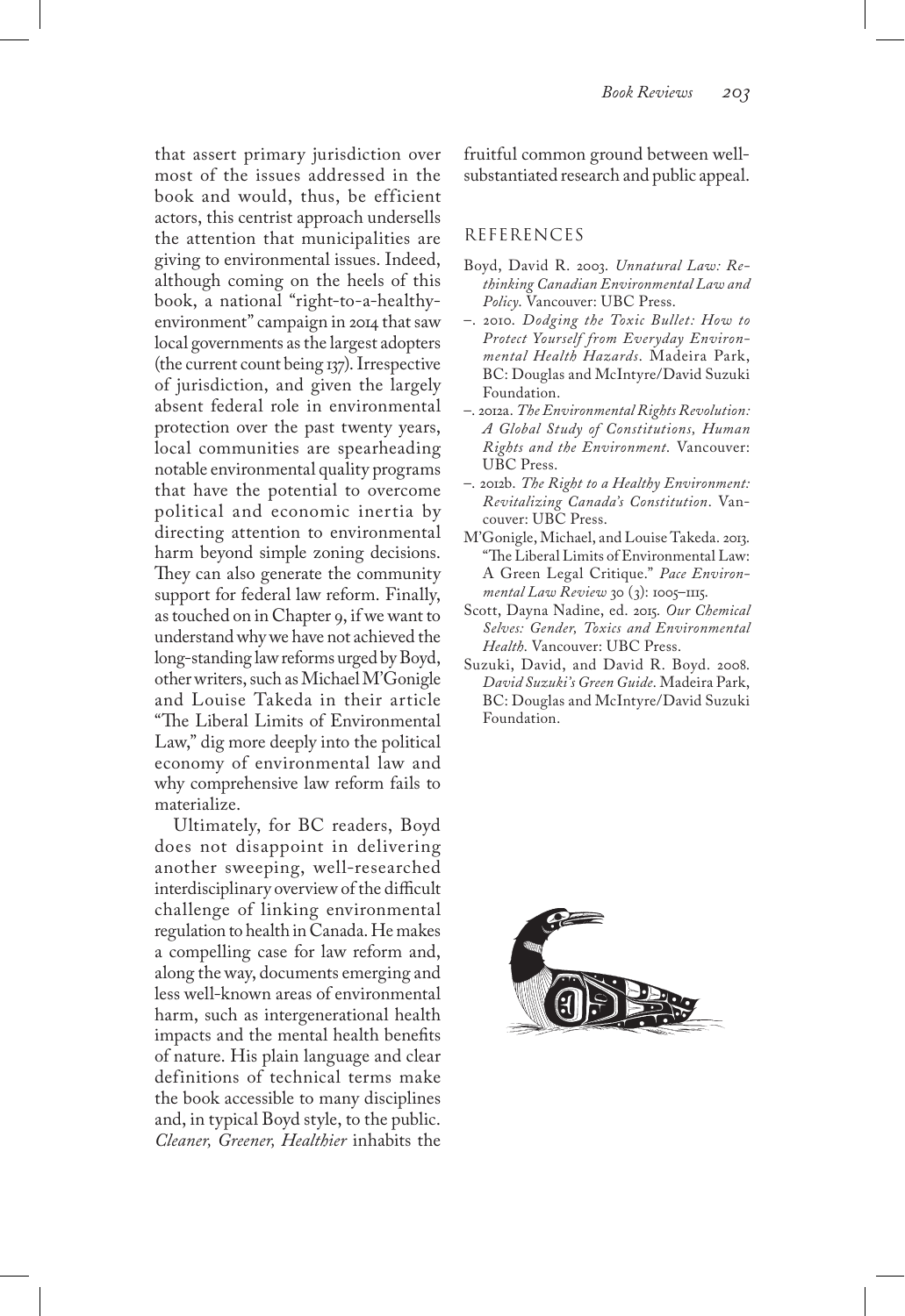*Sustaining the West: Cultural Responses to Canadian Environments* Liza Piper and Lisa Szabo-Jones, editors Waterloo: Wilfrid Laurier Press, 2015. 365 pp. \$42.95 paper.

> John Thistle *Memorial University*

*Su staining the West : C ult u ral Responses to Canadian Environments* is a fascinating set of essays edited by Liza Piper and Lisa Szabo-Jones. Its overall argument is that threats to the environment pose not only technical or scientific problems amenable simply to regulation and economic solutions but also deeply cultural ones rooted in the way people imagine, value, and view the world. In making this point, which of course others have done in different ways before, the essays collected here highlight "the essential contributions from humanists in solving our environmental crisis" (1).

*Sustaining the West* includes contributions not only from academics but also from activists, artists, and poets. The book is avowedly interdisciplinary but, interestingly, no scientists are involved, although several essays do address science as a way of knowing nature. Instead, the book seeks interdisciplinary connections *among* humanists. As Piper and Szabo-Jones observe in their introduction, "for those interested in interdisciplinarity, greater emphasis is placed upon the value and need for work between the sciences and arts rather than among disciplines within the arts and humanities" (I). Building on this insight, *Sustaining the West* "proceeds from recognition that individuals working in the arts and humanities already share much common ground and produce work that either speaks to a broad public, or to narrow disciplinary audiences, yet rarely to each other" (2).

The book is divided into three parts. The first set of essays provides cultural perspectives on environmental activism. This is followed by a group of essays on the different ways that scientists, industrialists, farmers, and others have known Western natures. The final set of essays concerns the poetics of place, in particular "the sentiments, personal and projected by others, that connect people to place" (10). And a wonderful essay by Pamela Banting – about bees, discipline, cross-pollination, and Claude Levi-Strauss's notion of bricolage – ties the collection together.

The result is a remarkable collection of pieces as diverse as they are numerous. In the course of twenty chapters covering three hundred-plus pages and much of the Canadian West, including, somewhat surprisingly, parts of Ontario, we learn about grass, waste, deforestation, bitumen, escarpments, agriculture, hydroelectricity, and much else. We also learn a lot about ourselves from this book. My only criticism of *Sustaining the West*, and really it's a very minor one, is that it seems to lose some of its interdisciplinary focus as it goes on. Only a handful of chapters – Piper and Szabo-Jones's brief but useful introduction, and Pamela Banting's summary reflections being the most important examples – deal directly with interdisciplinarity: what it means, or has meant, in different contexts, and what sorts of challenges and opportunities might be involved. Then again, it could just as easily be argued that this is the strength of *Sustaining the West*: that rather than simply discussing interdisciplinarity (which of course many others have done before), it actually *does* interdisciplinarity or, rather, "performs" it, to borrow a phrase from Lisa Szabo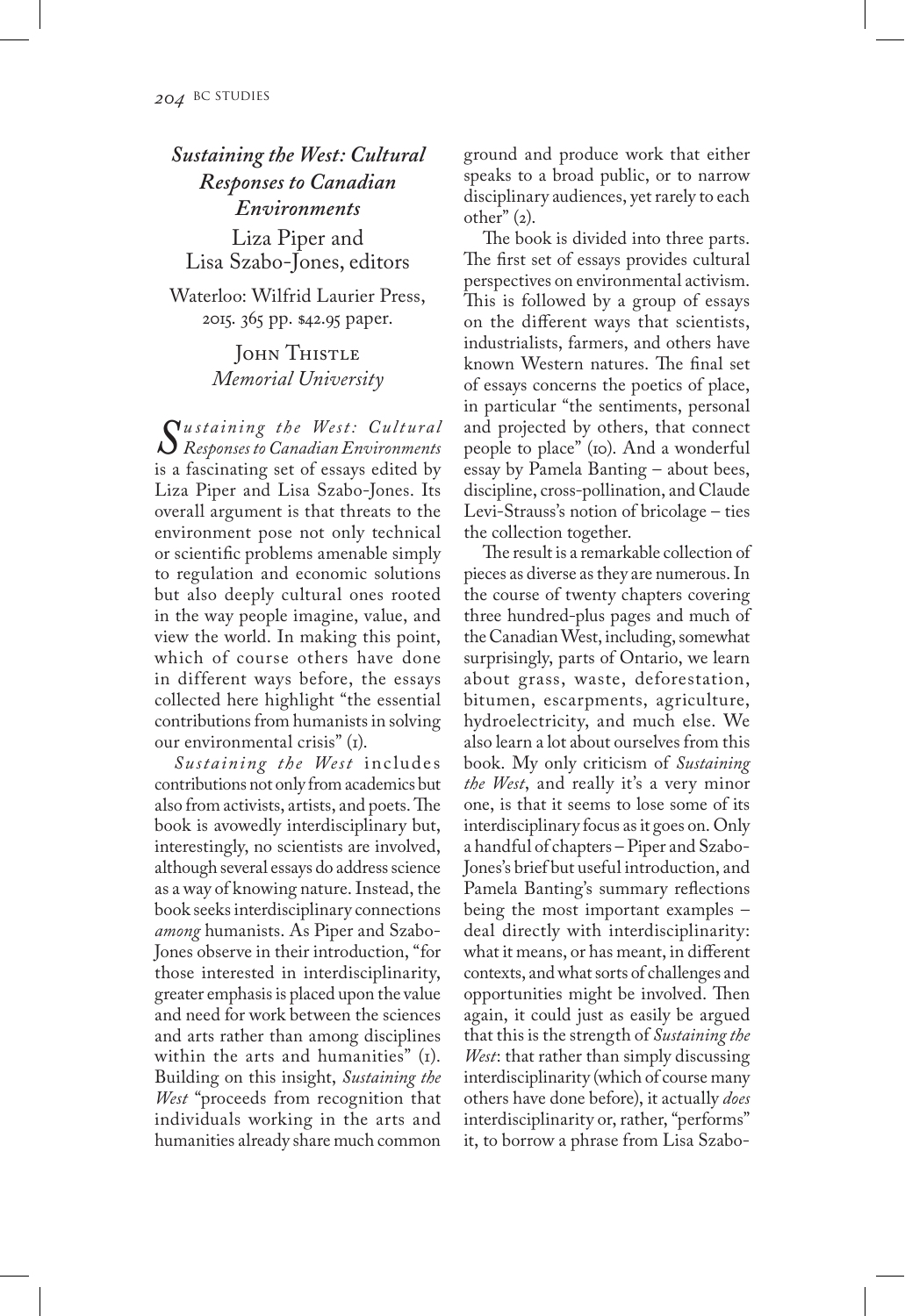Jones and David Brownstein's insightful essay on the restoration of Camosun Bog in Vancouver.

Either way, *Sustaining the West* deserves to be widely read. Most of the essays are so accessibly written that it could easily be used as a textbook in upper-level undergraduate courses on the environment as well as in graduate seminars in the social sciences and humanities. There's probably no point in looking for policy options in this book, although the first set of essays on activism comes close. But if the goal is to encourage a deeper and more nuanced, and ultimately more complex, understanding of environmental problems – which this book shows are also deeply cultural – then *Sustaining the West* is an excellent place to start.

# *The Salish Sea: Jewel of the Pacific Northwest*

Audrey DeLella Benedict and Joseph K. Gaydos

Seattle: Sasquatch Books, 2015. 160 pp. \$22.95 paper.

### Howard Stewart *Denman Island*

A UDREY DELELLA Benedict and<br>Joseph Gaydos's book about<br>the Salish Sea, like Beamish and the Salish Sea, like Beamish and McFarlane's recent tome on the Strait of Georgia (or North Salish Sea), *The Sea among Us*, is a gorgeously illustrated and uneven treatment of a body of water that largely defines the coastal region surrounding it. The authors are on firm ground when they discuss the biophysical environment of today's Salish Sea, its complex geomorphology and rich biota, and the connections

between them. The book is shakier when it touches on the challenges facing this contested sea today.

The many colour photos are the strength of the book; it is essentially a picture book with detailed captions. Though truly spectacular, non-experts like myself might find themselves wondering if their numerous, magnificent, clear, and bright underwater photos might not have left many elusive denizens of the deep temporarily blinded by the photographers' lights.

The book also provides lots of interesting details, such as the "longevity records" for various fish, birds, and mammals residing in the sea, with the oldest rougheye rockfish living over two hundred years and the killer whale over a hundred, while the giant Pacific octopus only makes it to five. My ears hurt when I learned that, like me, mink can only dive a measly three metres under the sea, but sea otters reach an impressive ninetyseven metres and Northern elephant seals can descend to an astounding 1,735 metres.

The authors are more familiar with their American half of the sea. This explains why a photo looking south over the mouth of Howe Sound and Georgia Strait from a few hundred metres up the forested hillside is described as "looking west from the seaside village of Horseshoe Bay" (28), and why a list of eleven "vital river arteries that nourish the Salish Sea with freshwater" (35) includes only one river on the Canadian side.

A copyeditor might have flagged empty phrases that sound impressive but, upon scrutiny, lack meaning – for example, "We've lost much and we risk far more if we fail to remember that the Salish Sea links us to the vast global ocean" (3) and, "Despite their astonishing colors, shapes and sizes, most fish species in the Salish Sea are found elsewhere in northern Pacific waters" (77).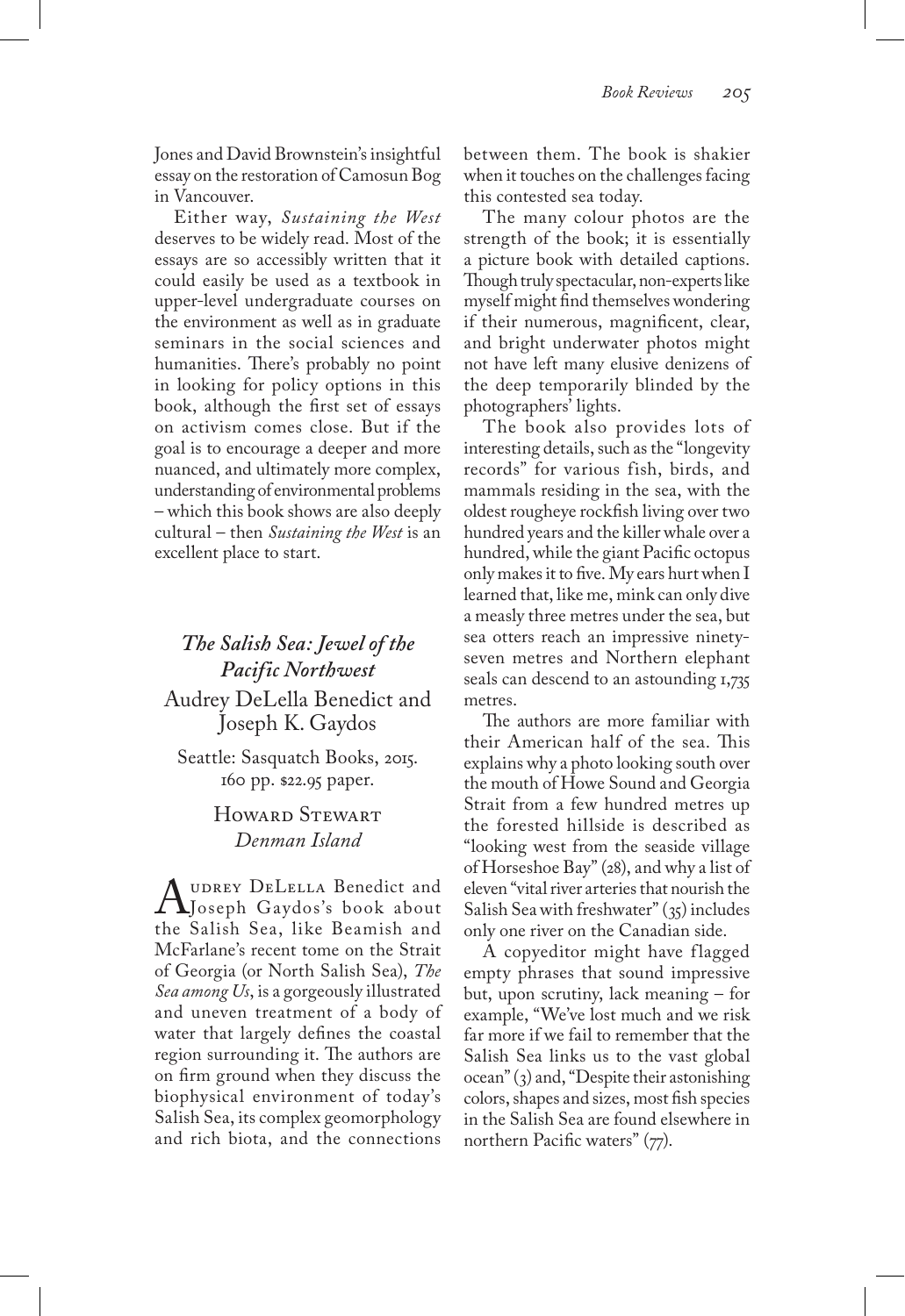The book treads very timidly and lightly around issues like First Nations claims and the ongoing threats of oil spills, various types of chronic pollution, ongoing expansion of port and urban infrastructure, overharvesting of marine life, and accelerating climate change. The authors don't really engage with any of these issues, their complex histories, or the contemporary challenges and conflicts that surround them. So, for example, an American shellfish company buying up local producers on BC's Baynes Sound, and at the centre of growing controversy around the impacts of the industry there, is characterized merely as a "family business … committed to healthy watersheds, healthy estuaries, and healthy communities" (127)*.*

The Indigenous peoples for whom the sea is named are mostly a spectral presence, more alive in the past than in the present. The book's brief history of European exploration and settlement is clearly linked with today's Salish Sea, while short shrift is given to the previous ten millennia of human occupation. In fact, the authors' discussion of issues relating to Indigenous peoples and settlers is so diffident that it's hard to know if they are sincere or ironic when they note: "[Captain George] Vancouver's glowing descriptions of all aspects of the Salish Sea, the scenery, the deep and sheltered bays, the immense trees, the abundant natural resources, and the friendliness of the native people amounted to an irresistible invitation to  $coloring$  $\alpha$  ( $\pi$ ).

In their defence, Benedict and Gaydos do end their gorgeous book by acknowledging the vast changes that have been wrought in this sea over the last two hundred years. They suggest that the "first step in saving a place … is for people to know their ecosystem" because then "it becomes personal and they want to protect and restore it" (135). This is apparently the purpose of the book – to help people know their ecosystem. It wouldn't have hurt to have told their readers a little more about the threats from which they might want to protect their marine ecosystem, or to have provided some details pertaining to how it got so degraded, or to have indicated the challenges citizens might face if they want to better protect it in the future.

#### REFERENCES

Beamish, Richard, and Gordon McFarlane, eds. 2014. *The Sea among Us: The Amazing Strait of Georgia.* Madeira Park: Harbour.

# *The Business of Power: Hydroelectricity in Southeastern British Columbia, 1897-1997* Jeremy Mouat

Winlaw: Sono Nis Press, 2014 [1997]. 200 pp.

> Philip Van Huizen *McMaster University*

When Jeremy Mouat's *The Business of Power* first came out in 1997, both Cominco and West Kootenay Power and Light, its main corporate subjects (the latter having commissioned it), had recently been sold to Vancouver's Teck Corporation and Missouri's UtiliCorp, respectively, and Canada and the United States had just renewed the Columbia River Treaty, all of which Mouat addresses in his short and easily digestible review of the history of hydroelectric power production in the Kootenay region. This welcome reprint of *The Business of Power* affords an opportunity to revisit the book, as well as this recent history, after nearly twenty years.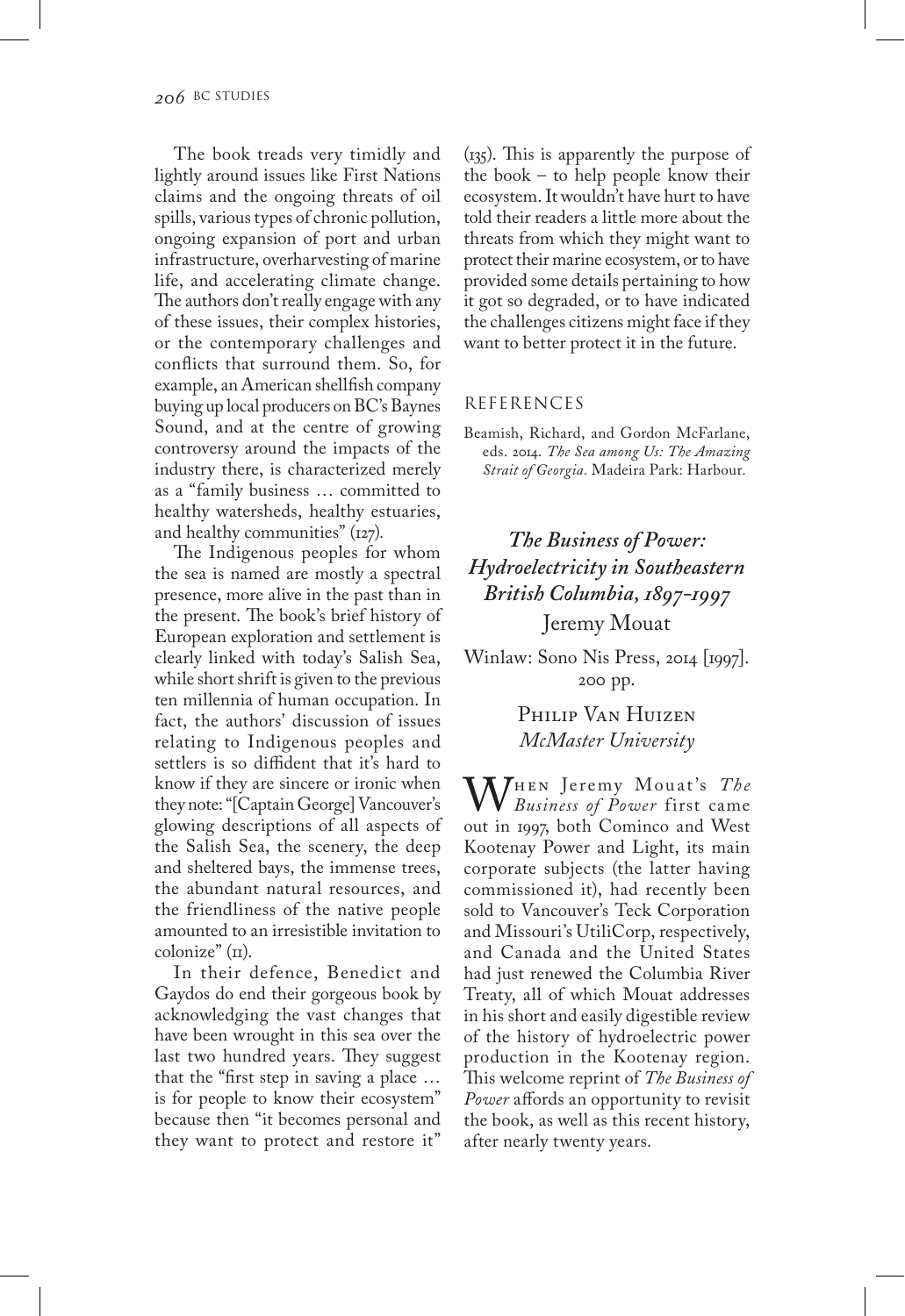Mouat's work stands on the respectable side of commissioned histories, not quite at the level of David Breen's masterful *Alberta's Petroleum Industry and the Conservation Board* (1993) but comparable to other noteworthy examples, such as Meg Stanley's *Voices from Two Rivers* (2010). The book moves chronologically through the twentieth century, tracing Kootenay Power's genesis during the late nineteenth century's gold-, copper-, and silver-mining craze in southeastern British Columbia, particularly the importance of American and British financing interests; its purchase by the Canadian Pacific Railway and its subsidiary Cominco; its aggressive expansion due to its association with Cominco's lead- and zinc-smelting operations in the first half of the twentieth century; and its eventual decoupling from Cominco as domestic consumption and public regulation rules came to define its post-1950s existence.

Most noteworthy is Mouat's attention to context. Alongside the expected biographies of corporate bigwigs, such as Charles Ross, one of the founders of West Kootenay Power and the creator of the infamous Ross rifle, and Lorne Campbell, the long-time general manager of West Kootenay Power (1899-1947), Mouat also details how the global development of electricity, the influence of two world wars, Doukhobor immigration, and, especially, the history of mining and smelting all played complicated and important roles in West Kootenay's history. Indeed, mining proved to be the single most important reason for power production in southeastern British Columbia, propelling West Kootenay Power into being the number one producer of electricity in the province until the creation of BC Hydro in 1961. Mouat's strongest contribution with *The Business of Power* is thus in reminding us of the importance of resource processing and the East

Kootenay region to British Columbia's history of power.

The book is not without its flaws, however. Mouat spends far more time on the history of Cominco and West Kootenay Power's early investors, presidents, and general managers than he does on the impact of individual dam projects. In fact, we are given no idea of the size of early West Kootenay dams and reservoirs like the Upper Bonnington, Corra Lynn, and Brilliant, nor any sense of their impact on Kootenay people and places. First Nations communities do not even merit a mention. Nor do we really get a sense of how West Kootenay Power and Light, and Cominco more generally, operated in and influenced the BC political landscape after 1930 as the book delves more into larger and more well-trodden narratives (such as the Columbia River Treaty) than into the local details of how Cominco managed to get dams like the Waneta built in the 1950s. *The Business of Power* thus also serves as a reminder that more still needs to be written about this important company and its place in British Columbia's history.

## *Local Self-Government and the Right to the City* Warren Magnusson

Montreal and Kingston: McGill-Queen's University Press, 2015. 384 pp. \$34.95 paper.

W.F. GARRETT-PETTS *Thompson Rivers University*

MARREN Magnusson's reputation is secure as one of Canada's leading political theorists, and *Local Self-Government and the Right to the City* offers us what he says is "probably … [his] last book" (viii). As such, it is an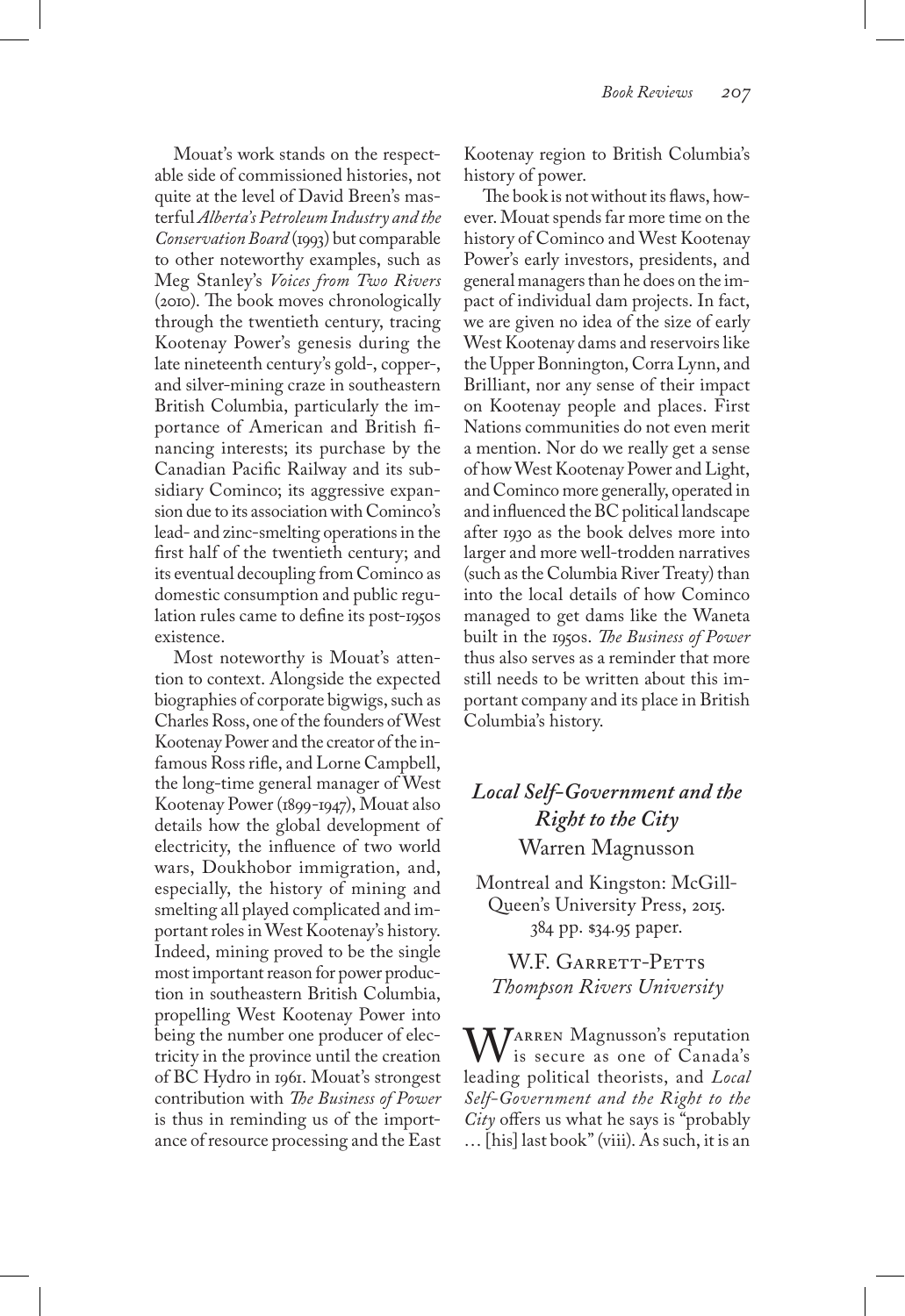occasion for personal reflection, drawing together, in the manner of a major retrospective, his signature essays and using the opportunity to resituate and thus restate his previous publications through a combination of prefaces and commentaries – and, towards the end of the book, to introduce some new writing. The recursive "pattern of prefacing and commenting upon my own analyses," he states, constitutes a kind of critical performance that puts him "in dialogue with [his] younger self"  $(29)$  – but not with the objective of having the last word. Despite the wealth of scholarship invoked, and despite the closely reasoned positions presented, Magnusson abhors the temptation of closure; he proffers instead the example of an ongoing conversation, an invitation to dialogue that, if taken up, promises to extend his argument beyond the pages of the book.

That argument, by now familiar to readers of Magnusson's past work, is introduced in the opening lines of *Local Self-Government*, which tell us that this is a book "haunted by an old idea: the thought that people could actually come together in their own communities and decide for themselves how things ought to be" (3). The word "haunted" repeats throughout, conjuring for readers the leitmotif of a ghost story, with the narrator revealing not only his own obsessions as a theorist but also something about the tentative nature of his subject, the spectral possibilities of local democracies variously lost, misunderstood, or marginalized.

Magnusson has long championed theories of local government and ideas of direct democracy at the neighbourhood level, inspired initially and largely by the example of citizen assemblies and the historical precedent of the New England town meeting. The book is divided into three principal sections:

"The Local State in Capitalist Society," "Social Movements and Political Space," and "Rethinking Local Democracy." Section 1 rehearses Magnusson's work from the 1980s, considering the historical origins of local government and playing off questions of metropolitan reform, centralized bureaucracy, and citizen participation against what Magnusson calls "the old story of the rich and powerful controlling everyone else's destiny"  $(5)$ . Section 2 features work from the 1990s and 2000s, interrogating changing notions of political space and introducing the proposition that "the state itself [and thus its claim to sovereignty] was actually more of a movement than a structure," a political movement taking shape in the sixteenth and seventeenth centuries, and now "shap[ing] our political imaginations" (22). The final section concludes with work from 2003 on, challenging the idea that cities are mere creatures of the provinces, looking to the example of Aboriginal selfgovernment as "offering us a model that could be adopted more generally" (19), and linking visions for democracy to the right of neighbourhood self-government.

At root, Magnusson wants us to consider what a post-capitalist society might look and feel like by focusing not upon the broad national and global narratives but upon stories of local institutions and practices that, prior to his body of critical work, may have appeared more the subject of public administration than political philosophy. Beginning in 1978 with his Oxford DPhil thesis, he has expressed profound concern about how a statist world view has insinuated its presence, as an uncritically examined consensus, among political scientists and others, a working assumption affecting our understanding of participatory democracy and what has been called the "right to the city." His fascination with such phrasing points to Magnusson's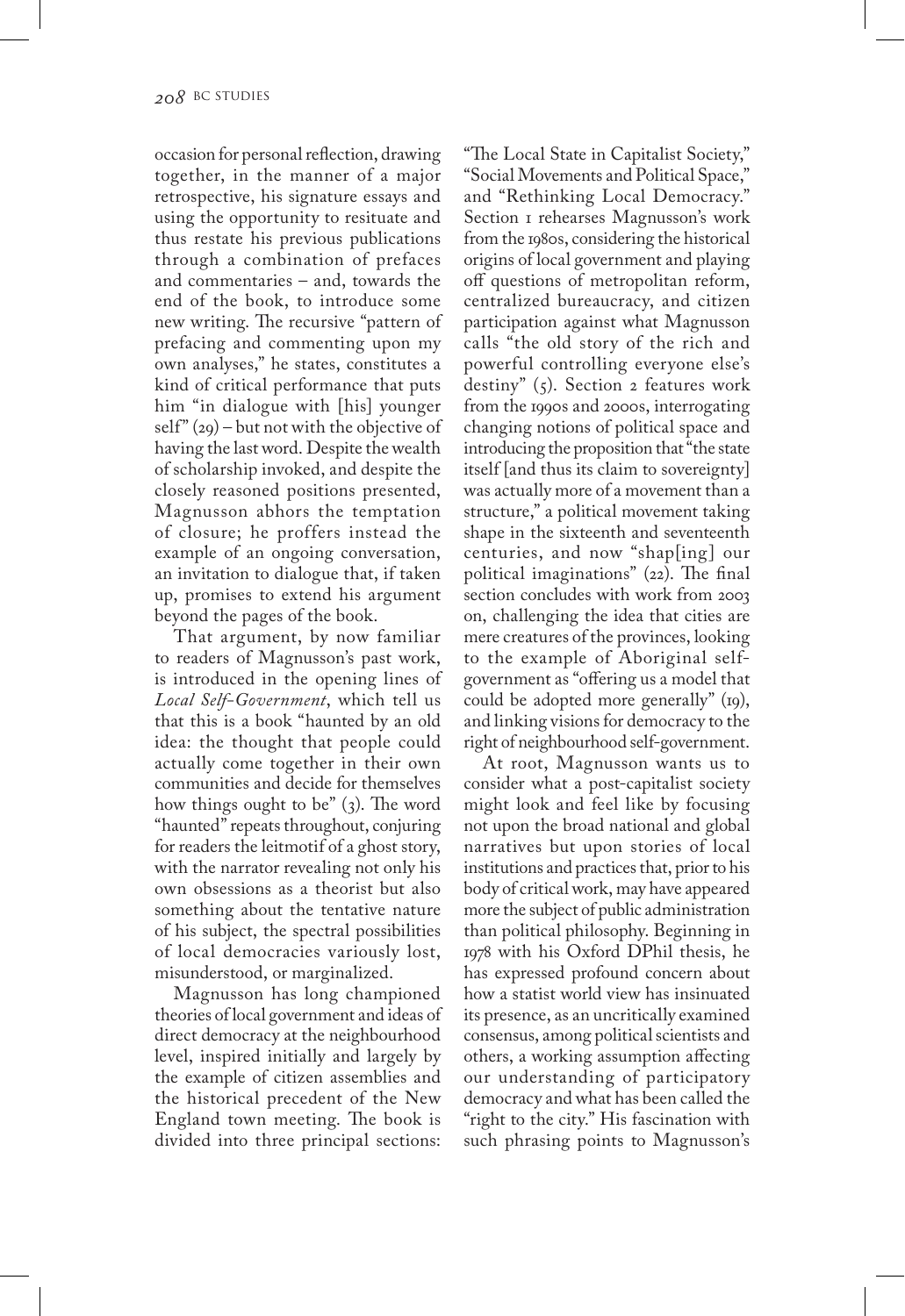largely unacknowledged search for a new political vocabulary, one derived from and sensitive to the local, yet neither myopic nor parochial.

Language is important here, for, if we nudge Magnusson's position only slightly, we can see him arguing that terms authentically derived from an urban world view will have profound implications for political discourse generally:

My main suggestion [is] that we need to learn to "see like a city" rather than "seeing like a state." When we do the latter, we take the state system as determinant and imagine that our politics has to be centred on the sovereign authorities that it establishes … If instead we learn to see like a city, we come to recognize that political authority is configured in a number of different ways, only one of which is the state. The state's pretence to sovereignty is just that: a pretence. To act politically we have to deal with a multiplicity of authorities in different *registers* (cultural, religious, economic, or whatever). (25, emphasis added)

"Register" is a sociolinguistic term for the range of linguistic features and choices (e.g., use of vocabulary, level of formality, configuration of semantic features) available for use in any given rhetorical situation. Dealing with "a multiplicity of authorities in different registers" necessitates a kind of situational fluency, an ability to translate competing perspectives – in Magnusson's case, to transcend the local while still asserting a coherent community-based viewpoint. As he notes, coming to terms with multiple forms of political authority requires "experimentation and innovation, informed by lateral communication between activists, politicians, and public officials in different communities" (247).

One senses, however, that for Magnusson the issue of placing sovereignty and the state under erasure remains largely an ontological proposition, a philosophical stance at least one remove from the kind of pragmatic lateral communication, experimentation, and innovation he advocates in passing.

While *Local Self-Government* is wonderfully provocative and sophisticated in its working out of political theory, it is also maddeningly short on concrete examples, case studies, and illustrations. That said, it is a beguiling book, at once both melancholy over the loss of fleeting democratic moments and models and optimistic at the prospect of realizing the democratic ideal. What it misses, though, is an equally compelling complementary consideration of the epistemological and the rhetorical dimensions of the argument presented.

For Magnusson, the state functions as what Kenneth Burke defines as a "terministic screen," a cognitive, symbolic, and, for Magnusson, ultimately political filter "composed of terms through which humans perceive the world, and that direct attention away from some interpretations and toward others" (Burke 1966, 46). As Burke argues: "since we can't say anything without the use of terms[,] whatever terms we use, they necessarily constitute a corresponding kind of screen; and any such screen necessarily directs the attention to one field rather than another" (50). For example, our preoccupation with the "state" as a defining term directs our thinking and assumptions and deflects us from an appreciation of local governance, in particular from "seeing like a city." Magnusson's thinking is resolutely ontological, and thus his argument eschews the kind of sociolinguistic self-consciousness that a Burkean perspective might provide; however, what he does advocate is nothing short of a new paradigm of participatory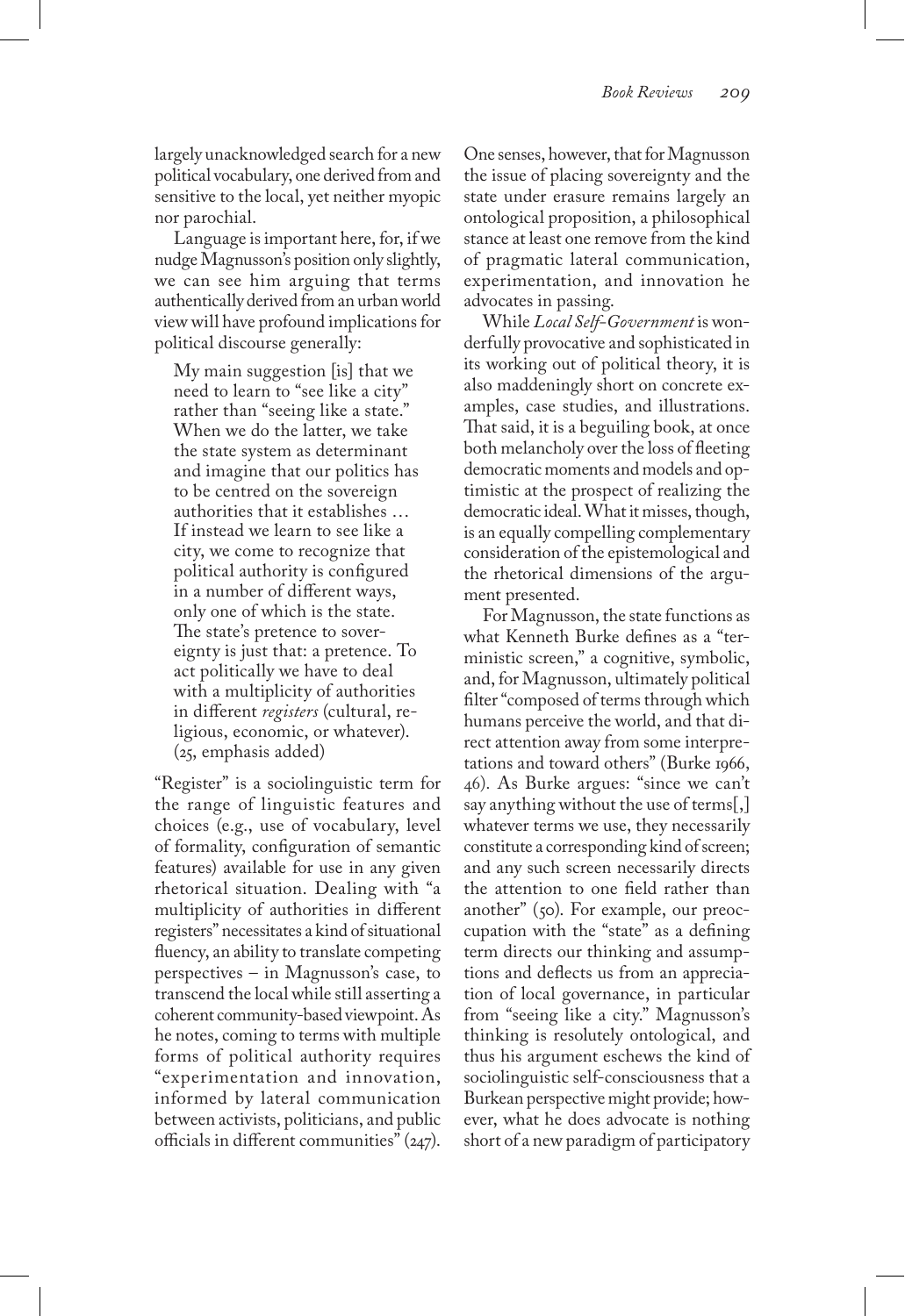local governance involving a devolution (as opposed to a delegation) of decision making to local authorities. The rhetorical force of his argument remains undeniably appealing, for, according to those seeking the "right to the city," what is at stake is the ability of local authorities to shape their own destiny. While *Local Self-Government* may not provide specific directions for achieving such ends, it does a remarkable job in raising and framing crucial questions, in critiquing prevailing disciplinary assumptions, and in mapping the landscape for a new urban-focused, community-based world view.

#### REFERENCES

Burke, Kenneth. 1966. *Language as Symbolic Action*. Cambridge: Cambridge University Press.

# *Listening for the Heartbeat of Being: The Arts of Robert Bringhurst*

## Brent Wood and Mark Dickinson, editors

Montreal and Kingston: McGill-Queen's University Press, 2015. 284 pp. \$60.00 cloth.

Ceilidh Hart *University of the Fraser Valley*

POET ROBERT Bringhurst has been<br>just on the periphery of my attention<br>for many years, and it seems I've been in for many years, and it seems I've been in good company. Although he has made a name for himself in some circles (he is a celebrated figure in the world of typography, for example), as a poet, he has not been well anthologized or much studied within the academy. Indeed, the editors of this new collection of essays

about the poet's life and work describe him as a "shadowy figure not only among the Canadian public but among literati and academics." "Scholarly attention," they point out, "has been as elusive as commercial success" (4). *Listening for the Heartbeat of Being: The Arts of Robert Bringhurst* provides a wonderful opportunity to redress that neglect. It reopens conversations about some of the author's controversial projects, but, more important, it takes stock of his long and varied career, offers deep analysis of his work, and shows his vital and continuing interest in the responsibilities of the artist.

The emphasis on plurality in the book's subtitle (*The* Arts *of Robert Bringhurst*) is an important cue for readers as the collection embraces diversity in many ways. Bringhurst is described on the first page as "poet, translator, typographer, cultural historian, essayist, lecturer, and student of languages," and the collection introduces us to all of these various Bringhursts in contributions not only from literary critics but also from colleagues, collaborators, and friends. Despite this range of perspectives, the carefully written introduction gives the book a convincing coherence by synthesizing the imperatives – always, in some way, to do with *listening* – that underlie Bringhurst's art in all its forms so that, for example, Brent Wood can draw parallels between the typographer's attention to the fabric of the page and the poet's attention to the fabric of the voice  $(102)$ .

Although the collection is interested in the various facets of Bringhurst's career, it is his poetry that receives the lion's share of scholarly attention, and these essays provide detailed and thoughtful readings of the author's complex poetics: Brent Wood's synoptic view of Bringhurst's writing, with attention to his use of rhythm in particular, clearly delights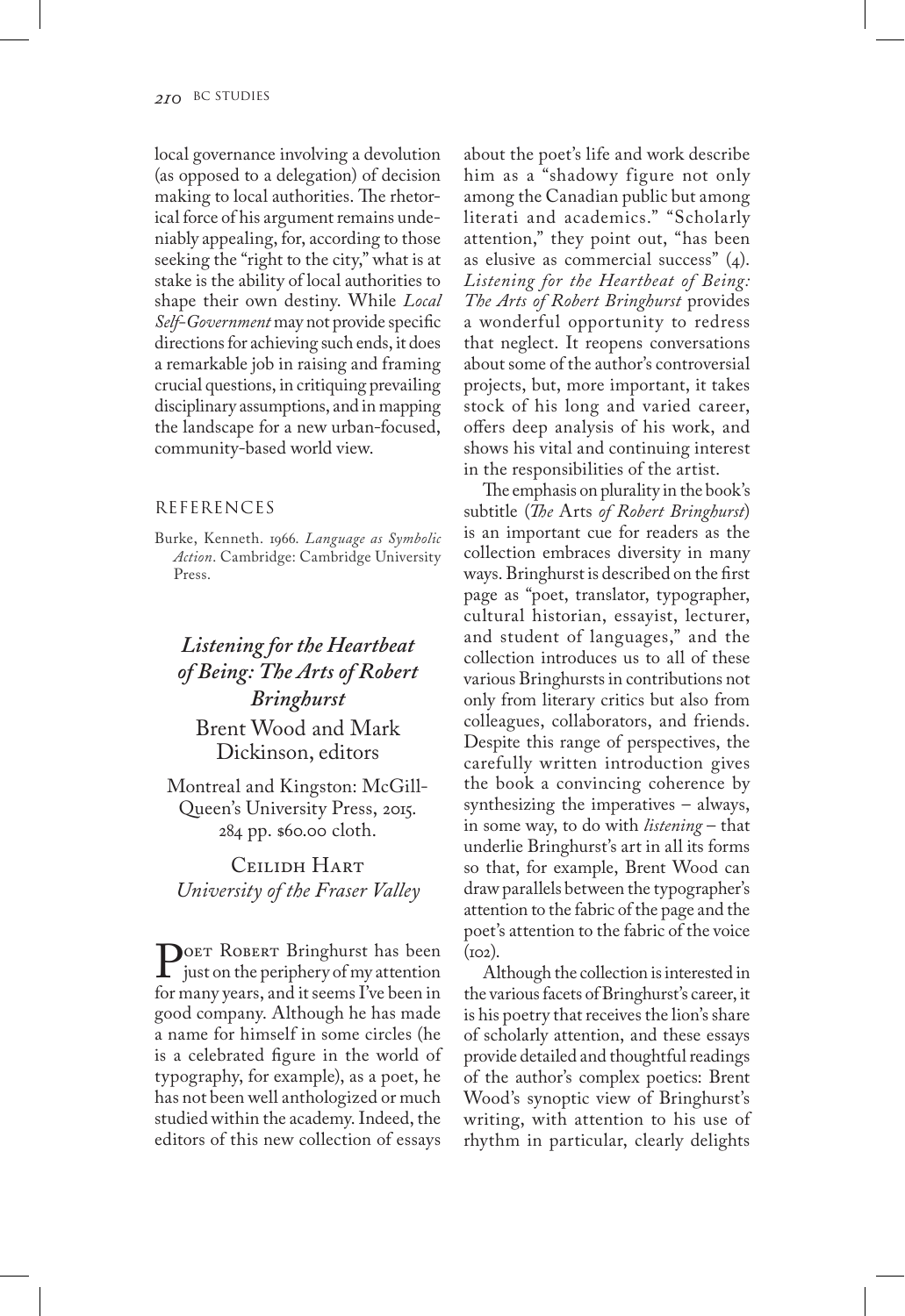in Bringhurst's delight of language and pattern. Iain Macleod Higgins's discussion of Bringhurst's process of drafting and collecting his poems offers a clear articulation of Bringhurst's developing poetic persona and how it has been shaped by his interests in philology and in the music of thought. Katherine McLeod's analysis of one particular project, the two-voice performance poem "The Blue Roofs of Japan," provides a detailed and compelling analysis of polyphonic oral poetry in action – oral polyphony being a principle crucial to any understanding of Bringhurst's philosophy. For this and several other essays I wished for an accompanying sound recording.

Nicely counterpointing the longer, more traditionally academic essays are shorter, personal, and anecdotal ones. Ishmael Hope's essay pairs nicely with Nicholas Bradley's, for example; Dennis Lee's series of sketches balances Katherine McLeod's formal analysis. The inclusion of informal essays in a collection such as this is refreshing and helpful in shedding light on a key figure in the world of Canadian culture, and yet, at times, there's a tension that emerges between a focus on the work and a focus on the man that isn't entirely productive. Some of the more anecdotal contributions seem to insist too emphatically on the virtues of the man, and so out of these personal essays emerges a sense that this book project involves not just a reclaiming of space for the artist's too-long neglected work but also the recuperation of a man's reputation. The inclusion of an essay published by Margaret Atwood in 2004 in the wake of the controversy surrounding Bringhurst's *Masterworks of the Classical Haida Mythtellers* seems to clearly work to this purpose. And yet, given how full the collection is of important questions about art and artistic legacy, about ethics and translation, about beauty and

responsibility, these other gestures seem, perhaps, beside the point.

Underwriting *Listening for the Heartbeat of Being* is editor Mark Dickinson's claim that Bringhurst is Canada's "overlooked literary genius" (44). Whether the book supports that claim or not, what it certainly does do is show Bringhurst to be an innovative, compelling, and crucially relevant artist, deserving of serious and sustained attention.

## *The Life and Art of Jack Akroyd* Peter Busby

Salt Spring Island: Mother Tongue, 2015. 156 pp. \$35.95 paper.

> Kerry Mason *University of Victoria*

Peter Busby's *The Life and Art of Jack Akroyd* is the eighth and latest book in the Unheralded Artists Series presented by Mother Tongue Publishing. The series as a whole makes a significant contribution to the art history of British Columbia and to the province's social and cultural history. Whether or not the reader is already familiar with Jack Akroyd is immaterial. Busby brings Akroyd to life in this beautifully written and presented biography. The quality of the writing is high; the artwork is well selected and photographed; and the reader is generously presented with a useful index. An introduction by art collector and patron Paul Wolf succinctly provides additional context and meaning and underscores the merits of this study.

Busby shares the origins of a childhood in Yorkshire, where Akroyd was born in 1921, and also British Columbia,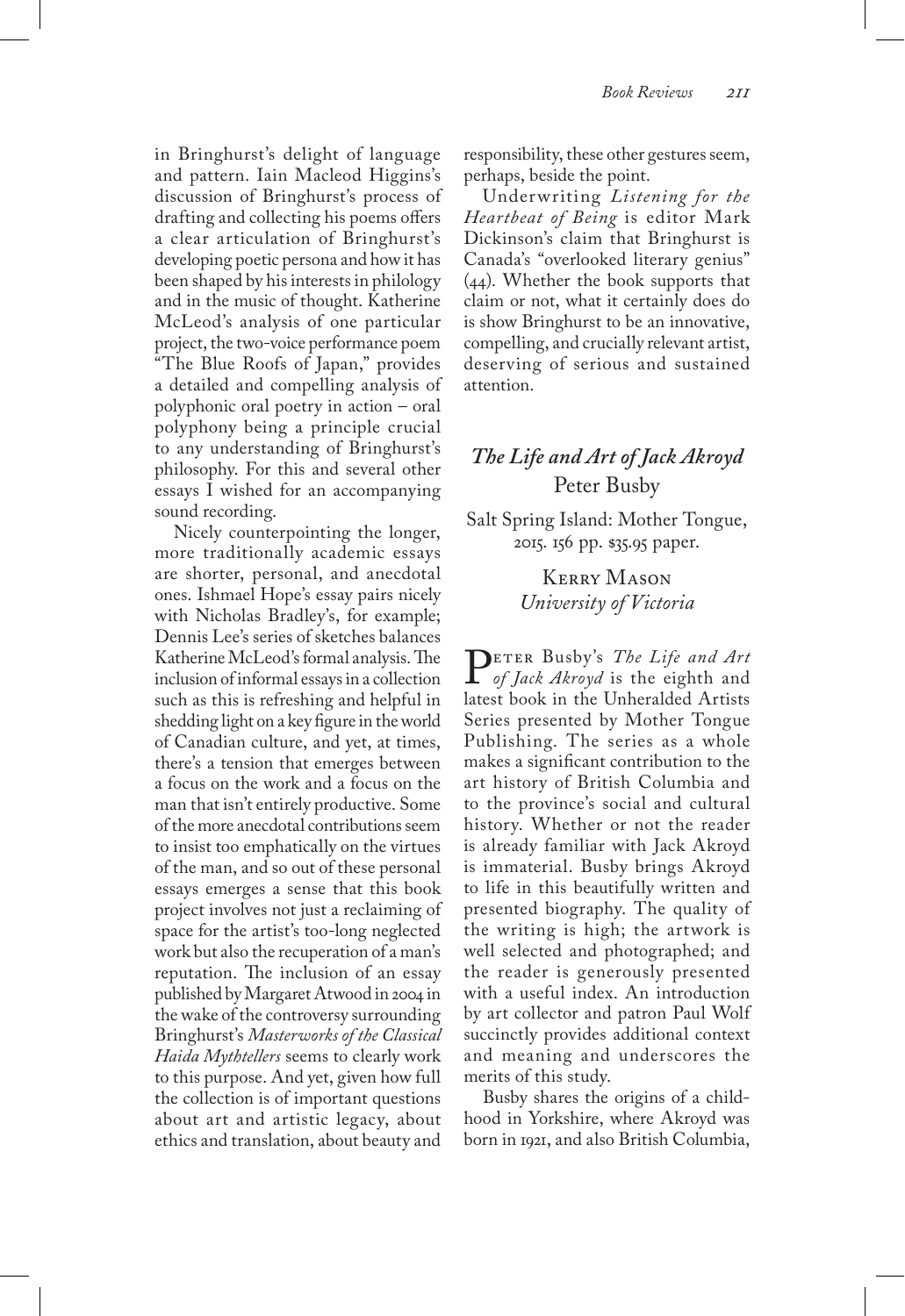where Akroyd arrived in 1953. Keen to the importance of context and connection to local landscape, Busby digs deeply to explain the background for events as well as for Akroyd's paintings. True to himself, Akroyd was quietly driven to create and realize his own artistic vision. His training as an engineer made him a talented master of spatial relations; his inquiring mind enabled him to understand, create, or repair everything from kilns to aircraft engines. Details oriented, he reassembled ideas and events from his own experiences to create art, and, invariably, his work reveals an original and personal expression.

Before he moved to British Columbia, Akroyd trained at the Ontario College of Art (OCA), where he studied with the BC artist and automatist expressionist painter Jock (J.W.G.) Macdonald, who had himself studied and taught in Vancouver and drew his inspiration from there. Macdonald and Frederick Varley had been brought by Charles Scott to teach at the newly established Vancouver School of Decorative and Applied Arts in 1926, and they also founded the short-lived British Columbia College of Art in 1933. These earlier connections meant that, when Akroyd worked with Macdonald at the OCA, he was really receiving an introduction to British Columbia. Akroyd benefited as well from exchanges with fellow OCA students, including William Kurelek and Shizuye Takashima. After graduating in 1953, Akroyd moved to British Columbia, first to Nanaimo and then to Vancouver. Self-supporting, Akroyd worked at a whole range of odd jobs but primarily as a draughtsman, turning to his painting as much as time allowed.

Akroyd's story is also an illuminating story of Vancouver, particularly Kitsilano, in the 1960s. He was part of a productive circle of artists and sculptors that included George Fertig, Elek Imredy, and Frank Molnar. Busby also addresses the artistic encounter between surrealism and British Columbia. And while surrealism is the style most associated with Akroyd, he was fluent and brilliant in a range of media and materials. Busby considers Akroyd's personality through a Jungian lens and connects his art to the work and thought of the groundbreaking abstract painter and theosophist Wassily Kandinsky, who believed that the painter's eye should encompass the inner self and vision. Busby critically analyzes the highly imaginative and precisely composed work that Akroyd called his "visual diaries."

Akroyd's landscapes of the coast and Okanagan regions are sublime. His first trip to Japan in 1960 was a turning point in his personal life and career and became the crucible for his commitment and ensuing creativity. Busby explores his time there through Akroyd's notebooks, journals, photographs, paintings, correspondence, and relevant articles published in Japan and Europe.

As with so many brilliant artists, Akroyd hasn't received the critical attention he is due. His star was rising at the time of his death in 1996. This lively, informative, and path-breaking book will bring this vital artist to a new audience and add a new level of appreciation to those already familiar with the work and world of Jack Akroyd.

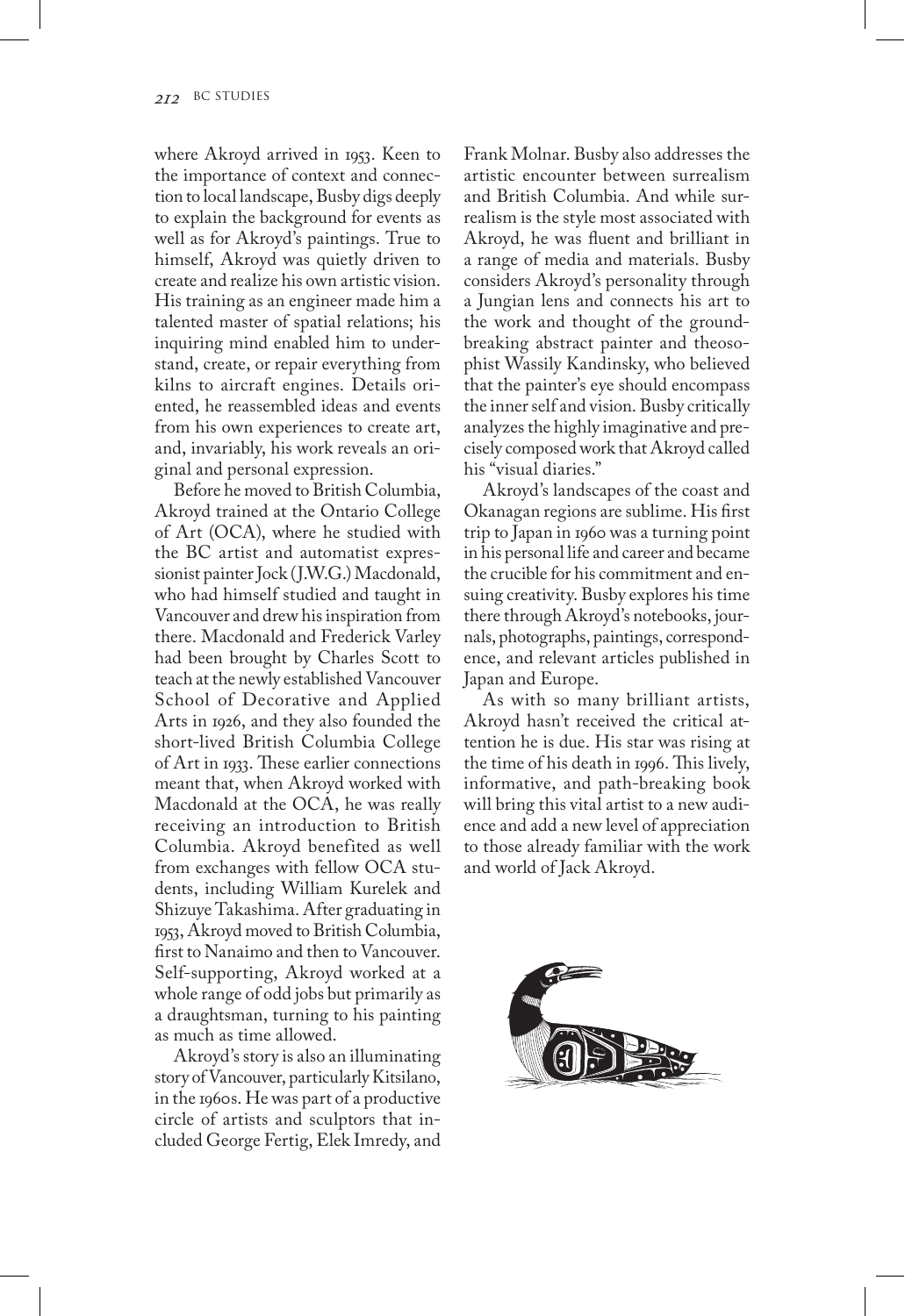*Sonia: The Life of Bohemian, Rancher and Artist Sonia Cornwall, 1919-2006* Sheryl Salloum

Halfmoon Bay: Caitlin, 2015. 250 pp. \$24.95 paper.

> Kerry Mason *University of Victoria*

NHALLENGED to name women artists of British Columbia of the twentieth century, most people would stop at Emily Carr. While the list of both First Nations and settler women artists of British Columbia is impressively long, most of them languish in obscurity. Sheryl Salloum addresses this lacuna by creating a biography of Sonia Cornwall (nee Cowan, 1919-2006). While many people in and near Williams Lake know of her, most British Columbians, even art historians, aren't familiar with her life and work, though this gap has recently been broached by Julie Fowler in *The Grande Dames of the Cariboo* (2013), a study of Sonia and her artist mother Vivien Cowan (1893-1990), which serves as a companion piece to this biography of Sonia Cornwall.

Salloum explores Cornwall's deep roots in the Cariboo, reveals the historical context of the Cowan and Cornwall families, and sketches Sonia Cowan's birth in Kamloops and her move to the Onward Ranch, at 150 Mile House south of Williams Lake, before she was two years old. Salloum's extensive research reveals the historical foundations of the Cariboo ranching culture and the important economic and social connections between these huge land holdings and other points in Canada and overseas.

Salloum reveals how Sonia Cowan came to be entrenched in the ranching way of life. As a teenager, to help support her widowed mother and younger sister, she began working alongside male ranch hands, mending fences, driving cattle, ploughing fields, and battling the elements. Like Carr, she was a prolific artist intoxicated by experimentation. She created woodblock prints, linocuts, and batiks as well as sketches, watercolours, and oils. As a self-taught artist, she was completely free to experiment, and Salloum recalls her innovative approaches to subject and technique through excerpts from letters and transcriptions of interviews. Her vibrant personality comes through in her energetic determination to realize her artistic vision. Having lived in the Cariboo for her entire life, and deeply attuned to the spirit of place, Sonia's art reflected an intimate knowledge and a resounding love of the world around her.

Onward Ranch became a focal point for any kind of intellectual and artistic gathering. Indeed it is not too much of a stretch to call it a viable Cariboo version of a Paris salon. The book is peppered with anecdotes from those who knew the family. Excerpts from diaries, correspondence, interviews, and newspaper clippings, along with revealing photographs, provide depth and texture to the lives and work of Sonia and her mother Vivien. Their hospitality was genuine and legendary. Vivien, and Sonia's father Charles Cowan – an Irish-born former North West Mounted Police officer famous for managing Cariboo ranches for wealthy Englishmen – enjoyed entertaining and attracted a wide circle of friends who became regular visitors to the ranch, including the artists A.Y. Jackson, Joseph Plaskett, Lilias Torrance Newton, Herbert Siebner, Molly Lamb Bobak, and Takao Tanabe. Sonia kept the ranching and artistic traditions alive when she married rancher Hugh Cornwall of Ashcroft and moved to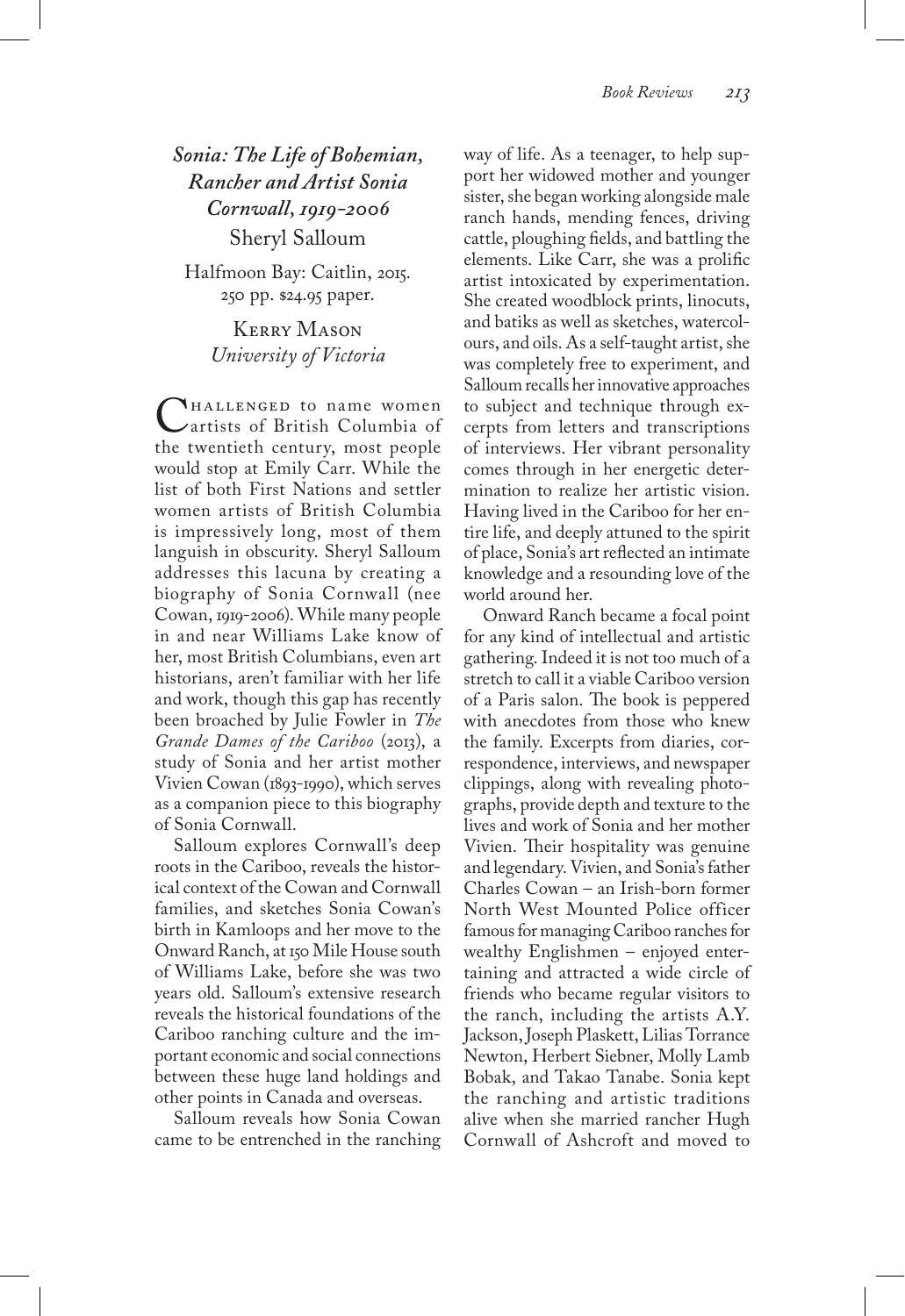Jones Lake Ranch, a section of Onward Ranch. The homes of Sonia and her mother were conduits for the stimulation of the arts in the region, and, in 1945, the two women and A.Y. Jackson formed the still-thriving Cariboo Art Society. One of the many satisfying connections made in the book is the identification, from photographs, of the same iconic barn at Onward Ranch in the work of Cornwall, Jackson, Plaskett, Tanabe, and Siebner.

Salloum provides context for Jackson's tantalizing mention in his autobiography, *A Painter's Country*, of the Cariboo artist Vivien Cowan and "her two charming daughters." We now know that Vivien took classes at the Banff School of Fine Arts in the summer of 1945 with Jackson, a founding member of the Group of Seven and a brilliant painter with a special affinity for western Canada. Always interested in a new adventure and keen to paint any new pocket of the country, Jackson accepted Vivien's invitation to visit her at Onward Ranch. He appreciated the rolling hills, the vast spaces of ranch land, and the company of Vivien and her daughters; he soon became a mentor to Sonia, whom he recognized as a gifted and original artist. Letters and sketches flew between Jackson in Ottawa and Sonia in the Cariboo. Having grown up on the ranch, Sonia had a depth of knowledge and a connection to the land that Jackson recognized and fostered. Her chosen subjects – the landscape and cattle, and the cultural occasions of the Cariboo (e.g., rodeos) – received the approbation of one of the most celebrated Canadian artists of the twentieth century. A similar friendship and mentorship arose between Sonia and the artist Joseph Plaskett. The encouragement of Jackson and Plaskett, along with their careful criticism of her technique and composition, sustained Sonia in what would be periods of doubting isolation.

Sheryl Salloum is well positioned through her previous research and writing to present Sonia Cornwall's story. She also lived in the Cariboo for a decade. While the six by nine inch (approximately fifteen by twenty three centimetres) format of the book has some advantages, the isolation of paintings in a middle section labelled "gallery" doesn't do justice to Cornwall's artistic achievement. It would be much more effective to insert images of paintings into the text in the places in which they are discussed. It was also unfortunate, and I suspect a publisher's dilemma, that the cost of producing a worthy study of this artist meant reducing the number and size of colour images: some of Cornwall's remarkable work merited more space, and the book needed an index.

Nonetheless, this is a path-breaking biography that convincingly presents Sonia Cornwall as an engaging and modern BC woman, fiercely independent and indomitable. Sometimes, as with Carr's career, economic and physical demands became impediments, but Cornwall was always able to reset her focus on painting. She was also a source of inspiration and influence to other artists in British Columbia and beyond, and her legacy is a lasting record and expression of ranch life in central British Columbia. Encompassing every form of work and life familiar to a Cariboo rancher, her art demonstrates Georgia O'Keeffe's observation that what is really important about an artist is where she is from.

#### **REFERENCES**

- Fowler, Julie. 2013. *The Grande Dames of the Cariboo: Discovering Vivien Cowan and Sonia Cornwall and their intriguing friendship with A.Y. Jackson and Joseph Plaskett*. Halfmoon Bay: Caitlin.
- Jackson, A.Y. 1958. *A Painter's Country: The Autobiography of A.Y. Jackson*. Toronto: Clarke, Irwin and Company.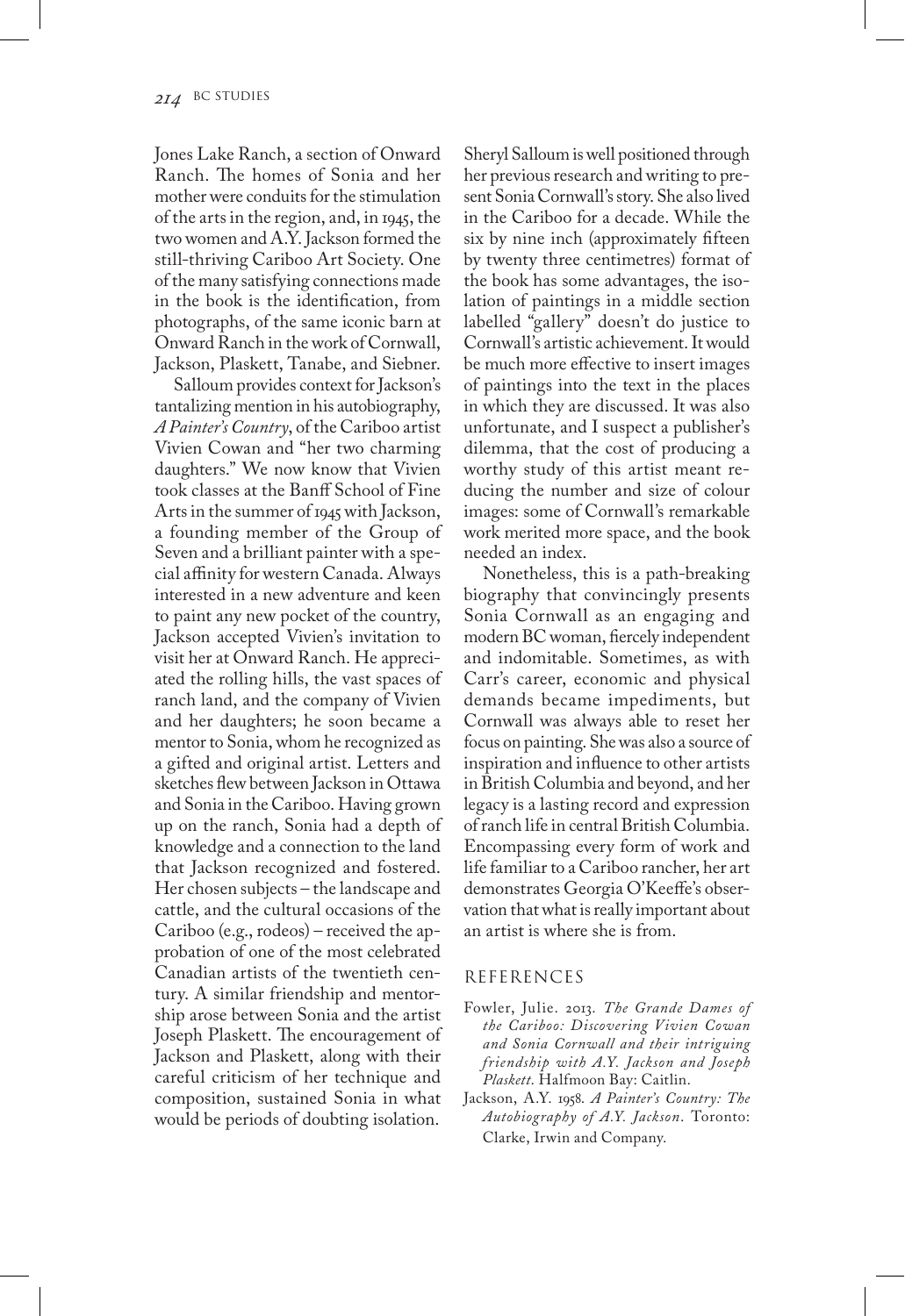*Creative Margins: Cultural Production in Canadian Suburbs* Alison L. Bain

Toronto: University of Toronto Press, 2013. 294 pp. \$32.95 paper.

GINNY RATSOY *Thompson Rivers University*

 $\Lambda$  Lison Bain, an associate professor<br>begins *Creative Margin*s with David begins *Creative Margins* with David Gordon and Mark Janzen's assertion that "Canada is a suburban nation" (3), noting that our population, like that of the United States and Australia, is decentralizing more rapidly than ever. Although the relationship between Australia's suburban cultural spaces and artists' creativity has been well documented, such has not been the case in North America.

After tracing the rise of Vancouver and Toronto as "world-class" cities against the backdrop of the neoliberal movement to commodify urban culture, Bain makes a "pit stop" (27) at Arbour Lake, an outer suburb of Calgary where a cul-de-sac has been transformed into a communal creative and activist space. She then moves to the suburbs that form the bulk of her study – Etobicoke, Mississauga, North Vancouver, and Surrey – one example each in Ontario and British Columbia of inner and outer suburbs. Thus, those studying British Columbia receive both detailed information about the province and germane comparisons. This logically organized book, written in an accessible style, is rich in fact and anecdote, making it engaging reading for varied audiences. It is the result of extensive interviews with cultural producers – practising artists of virtually every medium, arts administrators, and cultural planners. Bain closely

scrutinizes cultural spaces – from "topdown" suburban multi-purpose flagships constructed to mimic, and reproduce the effect of, their urban counterparts to "from-the-ground-up" community centres generated by suburban cultural workers in less likely locations such as strip malls and head shops.

Bain dispels stereotypes of suburbs as cultural wastelands propagating conformity, mediocrity, and repression. Close to nature and city, suburbs offer isolation and community, rural simplicity and urban complexity. Cultural workers select these "spatial buffers" (104) for reasons similar to those of their neighbours: they offer quality and security – sufficient space at an affordable price. The other side of the suburbs as "nowhere" is the suburbs as frontier. To the cultural-worker-as-pioneer, suburbia's limitations are challenges that encourage greater effort and community making.

However, *Creative Margins* acknowledges suburbia's disadvantages. Some interviewees report isolation: connections with colleagues, audiences, resources, and venues may be in short supply. More critically, the aforementioned flagships, products of "civic elites" (149), damage their communities by focusing on branding and tourism in the service of business.

Bain provides compelling evidence that planners should shift efforts to promoting and sustaining creative practice within their communities. For example, Etobicoke's Franklin Horner Community Centre, established in the 1980s, has a large intercultural membership, is a home for fifty-two groups as diverse as a narcotics anonymous chapter, a barbershop quartet, and various dance troupes, and aspires to be an arts teaching facility. North Vancouver's Presentation House Arts Centre houses the nonprofit Creative Dominion Society, which runs a multidisciplinary creative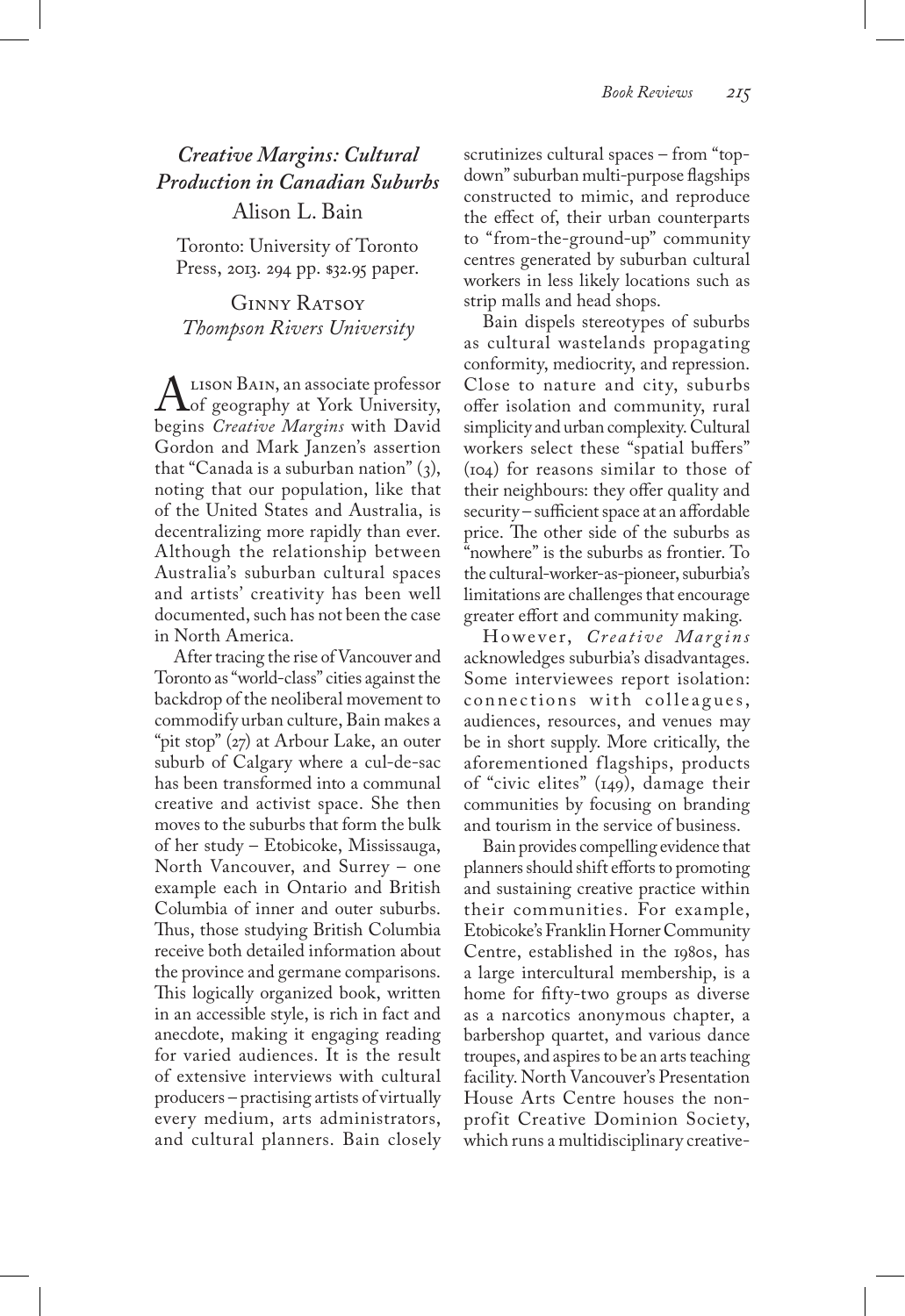process facilitation program that fosters cross-pollination and a program that provides select performers with free oneon-one feedback and an on-site public performance venue. Concluding that suburban cultural workers succeed with smaller projects that "embed the arts in everyday routines and spaces" (184), she encourages planners to foster community networks.

This welcome addition to the study of Canadian places will interest cultural practitioners and researchers as well as urban and cultural planners and urban and small city researchers. Although not a textbook, *Creative Margins* should also attract those who teach social and cultural history more generally. I am struck by both Bain's use of "margins" in the title and her characterization of suburbs as "places in a continual process of becoming"  $(5)$ . Canada has frequently been similarly described; perhaps ours is a suburban nation in more ways than one.

## *In the Spirit of the Ancestors: Contemporary Northwest Coast Art at the Burke Museum*

Robin K. Wright and Kathryn Bunn-Marcuse, editors

Seattle: University of Washington Press, 2014. 168 pp. \$34.95 paper.

## Alan Hoover *Victoria*

*In the Spirit of the Ancestors* celebrates<br>
the Burke Museum's contemporary *n the Spirit of the Ancestors* celebrates Northwest Coast art collection. The writers, four academics and four artists, all have strong ties to this Seattle museum, and the artists featured here discuss their own creations in the museum's collection. A consistent theme throughout the publication is

the large and positive influence of Bill Holm, curator emeritus at the Burke, on the course of contemporary Northwest Coast artistic production. Holm also contributes a useful foreword to this volume.

These artists and academics examine a variety of genres, collections, and material remains from much of the Northwest Coast area. Shaun Peterson, a Puyallap Coast Salish artist, analyzes traditional Coast Salish two-dimensional design to demonstrate that, unlike northern formline art, it is built on negative design elements rather than positive formlines. He provides explanations for the presence in Washington State of the very non-Salish-style story poles and explains why many Salish artists continue to use "variations of the northern formline system" (18). Margaret Blackman of the State University of New York considers the Blackman-Hall Collection of 1,168 silkscreen prints that forms the bulk of the contemporary art collection at the Burke. Evelyn Vanderhoop, a Haida weaver from Masset, explores the making of dance robes, so-called Chilkat blankets, now renamed *naaxin*, the Haida and Tlingit name for this type of textile. She also discusses the rebirth of the geometrically designed Ravenstail robes that predated *naaxin* weavings. Kathryn Bunn-Marcuse of the Burke Museum compares the use of personal adornment in non-ceremonial contexts with the use of regalia in ceremonies such as feasts, potlatches, and funerals among northern and central coast peoples. She includes a discussion of tattoos and piercings and of how attitudes towards these practices have changed over time.

*In the Spirit of the Ancestors* also contains a chapter by the Haida artist Lisa Telford, who learned how to weave from her aunt, the Masset-born Haida weaver Delores Churchill. Like Vanderhoop, Telford is very positive about the role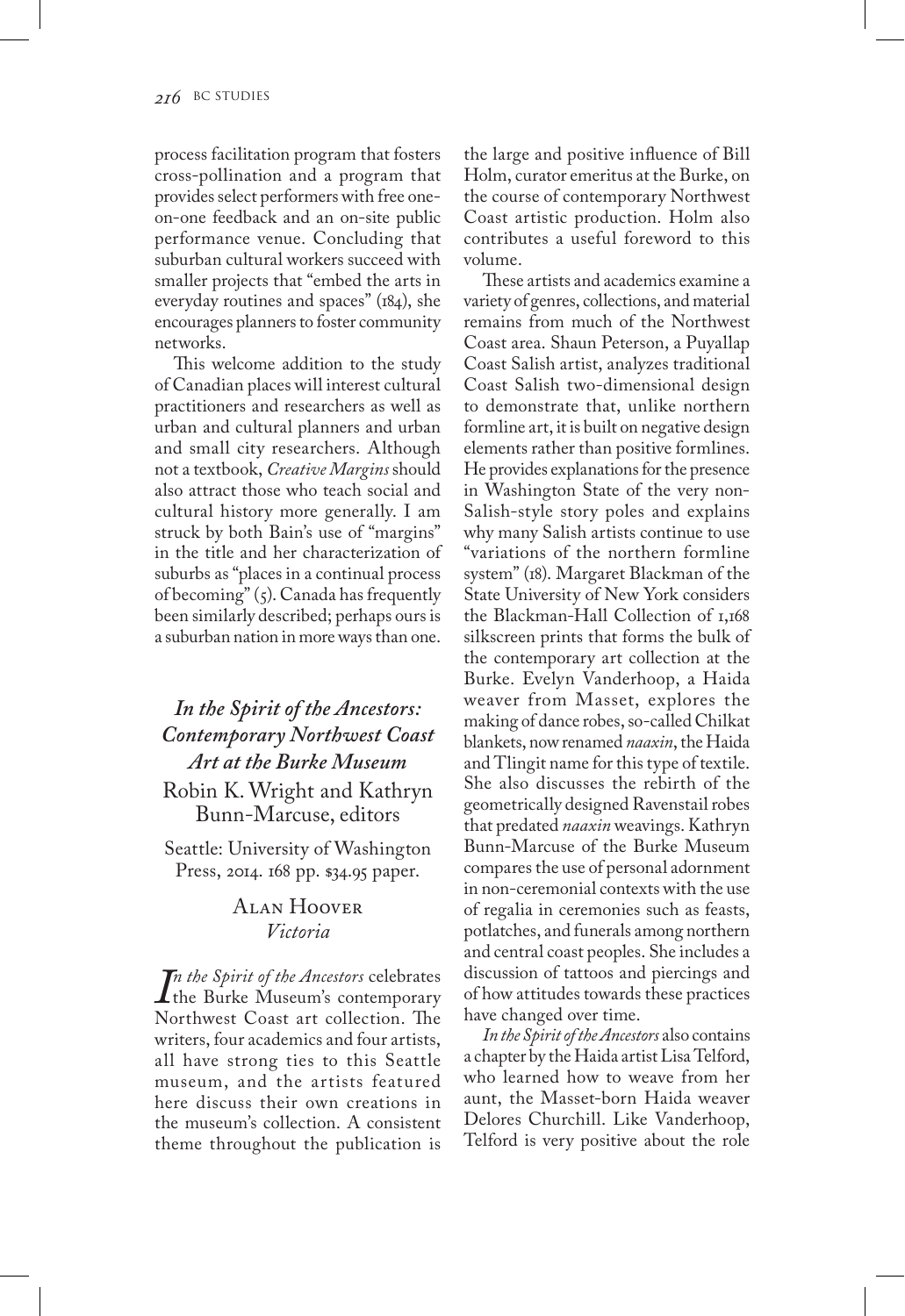of the Burke and its collections in her rediscovery of Northwest Coast barkand-root weaving. Tla-o-qui-aht (Nuuchah-nulth) artist Joe David provides a personal and spiritual discussion of what mask-making means to him. Robin Wright, curator emeritus at the Burke, provides a survey of wooden box drums and their reappearance among northern and central groups as a prime Northwest Coast bass instrument. Emily Moore of Colorado State University discusses the theft of artefacts, including two house posts, from a Tlingit village in 1899 and their subsequent return by the Burke in 2001. She introduces the concept of "propatriation," a clever play on "repatriation," in which the Tlingit initiated the creation of two sculptures for the Burke to acknowledge the belated but appropriate action by this settler institution.

The essays are replete with colour illustrations of the objects discussed and studied, and the last fifty pages offer a portfolio of near full-page images of additional pieces. The editors are to be congratulated for including the voices of the Indigenous creators and giving the same coverage to textiles and basketry that historically has been given to sculpture, engraving, and graphic work.



*Coded Territories: Tracing Indigenous Pathways in New Media Art* Steven Loft and Kerry Swanson, editors

Calgary: University of Calgary Press, 2014. 232 pp. \$24.95 paper.

> ROB MCMAHON *University of Alberta*

**IN THIS FASCINATING COLLECTION,**<br>seven Indigenous artists from<br>across Canada illustrate how digital IN THIS FASCINATING collection, across Canada illustrate how digital technologies and Indigenous ontologies combine to inform new media theory and practice. In different ways, the contributors demonstrate how digital technologies are not solely a colonizing force; they can also support renewal and resurgence, provided the right conditions are in place. Jason Lewis writes, "Aboriginal communities have many ways of talking about the past … What we do not do much of is talk about our future" (56). But regardless of one's cultural background, Lewis and the other artists featured in this work provide empowering examples of how "future imaginaries of our choosing may be developed and supported" (58).

The essays in this book infuse Indigenous tradition and ceremony in the protocols and practices guiding technological development. British Columbia-born artist and educator Archer Pechawis argues for "a spiritual growth that catches up with and supersedes our technical prowess" (37), and he illustrates this by combining powwow hand drumming with digital audio samples. Jackson 2bears describes how the act of crate digging for vinyl records at a Salvation Army thrift shop triggered an audio-visual remix project that reappropriated "Ten Little Indians,"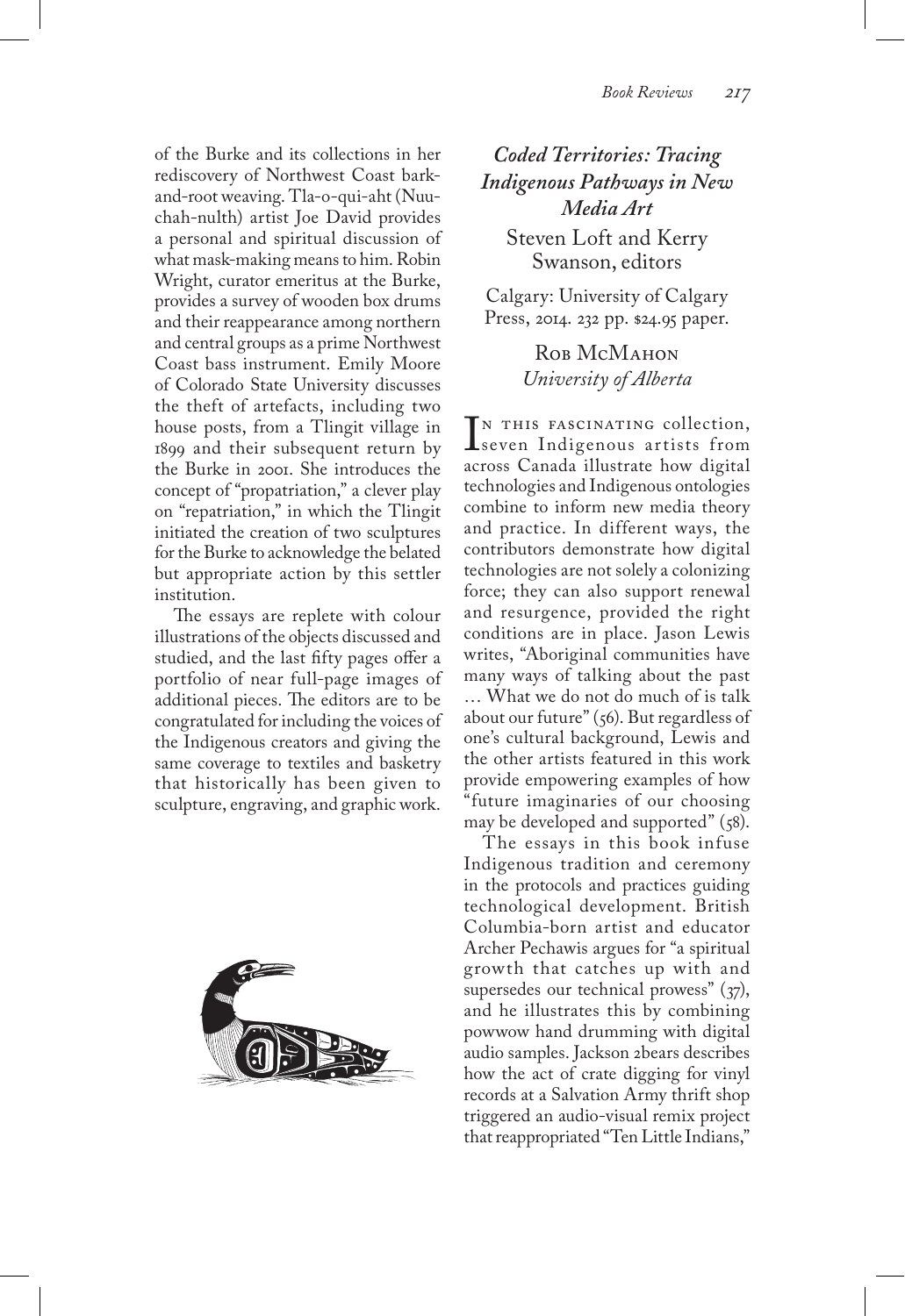western films, and other colonial imagery into a performance of collective catharsis imbued with spiritual energy. These forms of new media production and performance not only reflect selfexpression and critique but also invoke the spirits, ceremonies, and relations of Indigenous epistemologies. Theorists of Indigenous resurgence point to how lived practices manifest such knowledge in myriad forms, and the artists featured in this work illustrate how the (re)shaping of new media forms such as audio collage, video gaming, and augmented reality are expressions of this process.

As co-editor Steven Loft points out in the book's introduction, Indigenous peoples have always encoded their knowledge systems in emergent media. Importantly, he notes that the ways they do this reflect a distinct "cosmological dynamic" anchored in the teachings of the four directions. Rather than the media ecology posited by Western theorists like Marshall McLuhan, Loft writes: "For Indigenous people the 'media landscape' becomes just that: a landscape, replete with life and spirit, inclusive of beings, thought, prophecy and the underlying connectedness of all things" (xvi). Along with new media theory and practice, this perspective is a needed contribution to the field of Indigenous technology development and use. Researchers based in universities and in communities are documenting how Indigenous peoples are appropriating digital technologies in areas such as education, health, and economic development, but much of that inquiry begins with a technical treatment of infrastructure or applications. This book directs our attention to the ways of knowing, logics, beliefs, and traditions that drive uniquely Indigenous visions for such digital resources. It offers important lessons to help us collectively navigate the evolving landscape of the network society.

*Tellings from Our Elders: Lushootseed sy*ə*y*ə*hub. Volume 1: Snohomish Texts as Told by Martha Williams Lamont, Elizabeth Krise, Edward Sam, and Agnes Jules James* David Beck and Thom Hess

Vancouver: UBC Press, 2014. 616 pp. \$165.00 cloth.

*Tellings from Our Elders: Lushootseed sy*ə*y*ə*hub. Volume 2: Tales from the Skagit Valley as Told by Susie Sampson Peter, Dora Solomon, Mary Sampson Willup, Harry Moses, Louise Anderson, Martin Sampson, Dewey Mitchell, and Alice Williams* David Beck and Thom Hess

Vancouver: UBC Press, 2015. 404 pp. \$165.00 cloth.

Ewa Czaykowska-Higgins *University of Victoria*

THE TWO volumes of tusyəhub ?ə<br>tudi? tuslu $\chi$ lu $\chi$  čəl – *Tellings from*<br>Our Elders – are the latest additions *Our Elders* – are the latest additions to a significant body of published dxʷləšucid syəyəhub, or Lushootseed stories. dxʷləšucid, or Lushootseed, as it is known in English, has perhaps the most extensive published collection of narratives and literature of any Salishan language. The previous publications include several bilingual collections of stories (e.g., Sampson 1995; Shelton 1998); a bilingual volume of stories with discussion, commentary, and annotation (Bierwert 1996); three Lushootseed Reader volumes with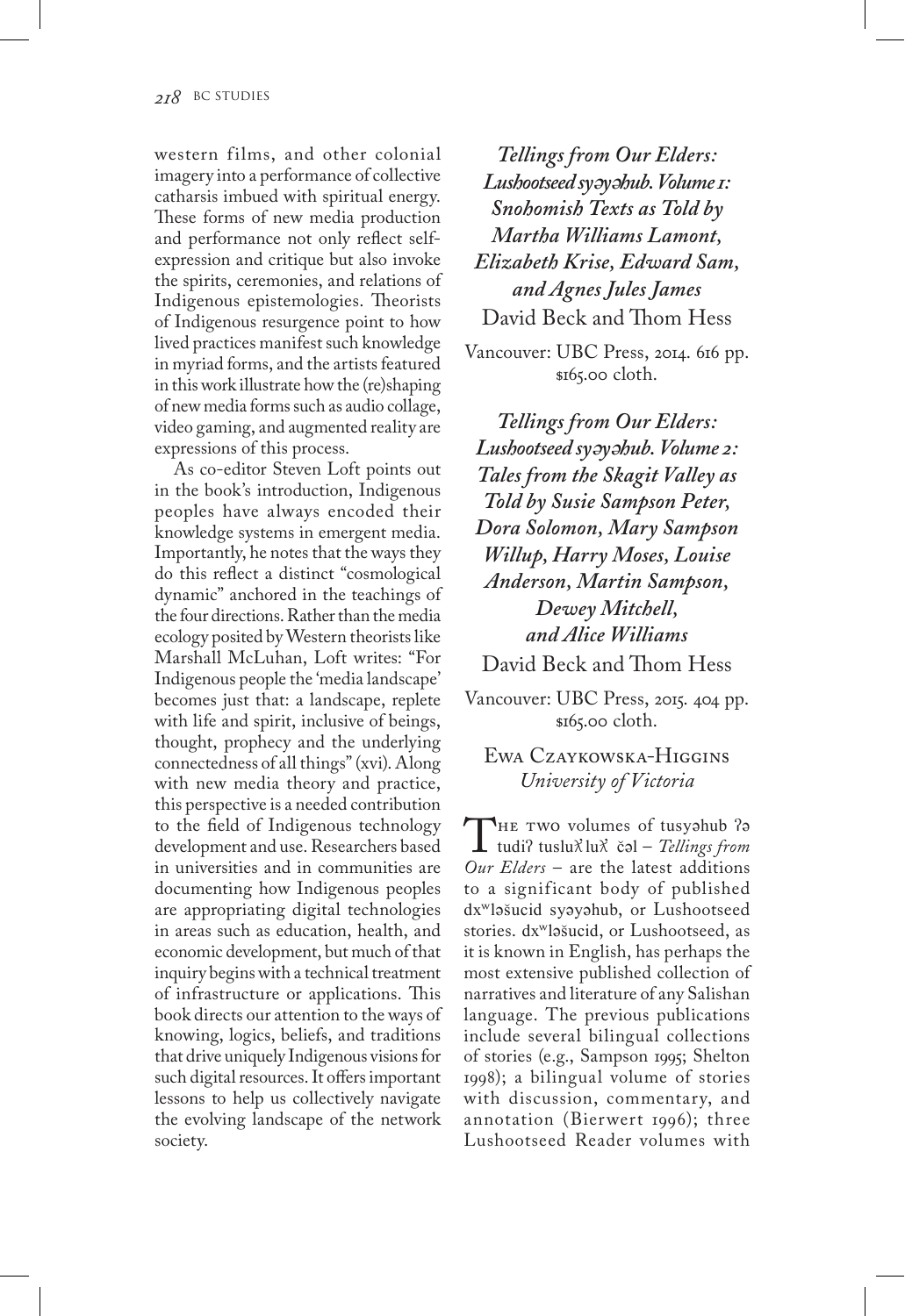audiotapes that teach grammar needed to read the stories (Hess 1995, 1998, 2006); and several publications of stories in Lushootseed and English translation with accompanying commentary and notes (e.g., Moses and Langen 1998).

The new volumes, like all the previously published materials, are selected from stories recorded by the last generation of elders who spoke dxʷləšucid as a mother tongue and who worked in the 1950s with Leon Metcalf (a high school music teacher) and in the 1960s with linguist Thom Hess, who, in turn, later worked on transcribing and translating the stories with shudubš- (Snohomish-) speaking elders and with Vi taqʷšəbluʔ Hilbert, who was a speaker of the sqaǰət (Skagit) variety of dxʷləšucid. The latest volumes are themselves the result of collaboration between Hess and linguist David Beck (Hess's former student) and were completed and published after Hess's death in 2007.

Volume I is a collection of eighteen stories (two of them in two tellings each) from the southernmost sduhubš (Snohomish) variety of dxʷləšucid, spoken on the Tulalip Reservation on Puget Sound. It begins with a foreword from the Tulalip Tribes Language Department that, among other things, addresses the meaning of the word "syəhub" (story). The stories in Volume 1 are the most narratively complete and accessible of the Snohomish syəyəhub, and are told by səswix ̌ab Martha Williams Lamont, Elizabeth Charles (Charley) Krise, sʔadacut Edward "Hagan" Sam, and lalacut Agnes Jules James. Volume 2 is a collection of nine stories from the sqaǰət variety of dxʷləšucid, spoken in communities located on the Skagit River. The stories are told by eight elders, Susie gʷəqʷul'c'əʔ Sampson Peter, Dora Solomon, Mary Sampson Willup, Harry Moses, Louise Anderson, Martin ʔalataɬ Sampson, Dewey Mitchell, and Alice Williams. Four are tellings from the Star Child saga, a Lushootseed "version of the pan-Northwest Coast story of how daylight was stolen" (2:5), and four are tellings of the Basket Ogress story. Volume 2 includes a foreword by Jay Miller about Vi taqʷšəbluʔ Hilbert – teacher, translator, linguist, storyteller, Washington State Living Treasure (1989), and founder of Lushootseed Research – who was involved in the initial translation of all but one of the stories in the volume. Both volumes include introductions written by Beck providing clearly laid out and explained information about the dxʷləšucid language, about the texts themselves, and about the transcription, translation, analysis, and form of presentation of the texts. Each volume includes, in addition, short biographies of the tellers, a glossary of terms, and references.

The publication of the *Tellings from our Elders* volumes has occurred at approximately the same time as another significant collection of nsíylxcən (Colville-Okanagan) stories by the Colville storyteller Peter J. Seymour (Seymour 2015). The publication of two such magnificent sets of collections alongside previous publications of dxʷləšucid stories and collections from other Salish languages, such as the St'at'imc (Lillooet) narratives edited by Matthewson (2005), for instance, opens up comparative possibilities and questions: about the format used to present stories and for whom they are intended; about the representation of "authorship" or "editorship"; about the value of different types of translation; and also about the name(s) used to talk about the stories themselves (e.g., what kinds of connotations do the various terms "stories," "traditional stories," "tellings," "narratives," "texts," and "myths" hold?).

As far as presentation format and type of translation are concerned, the *Tellings*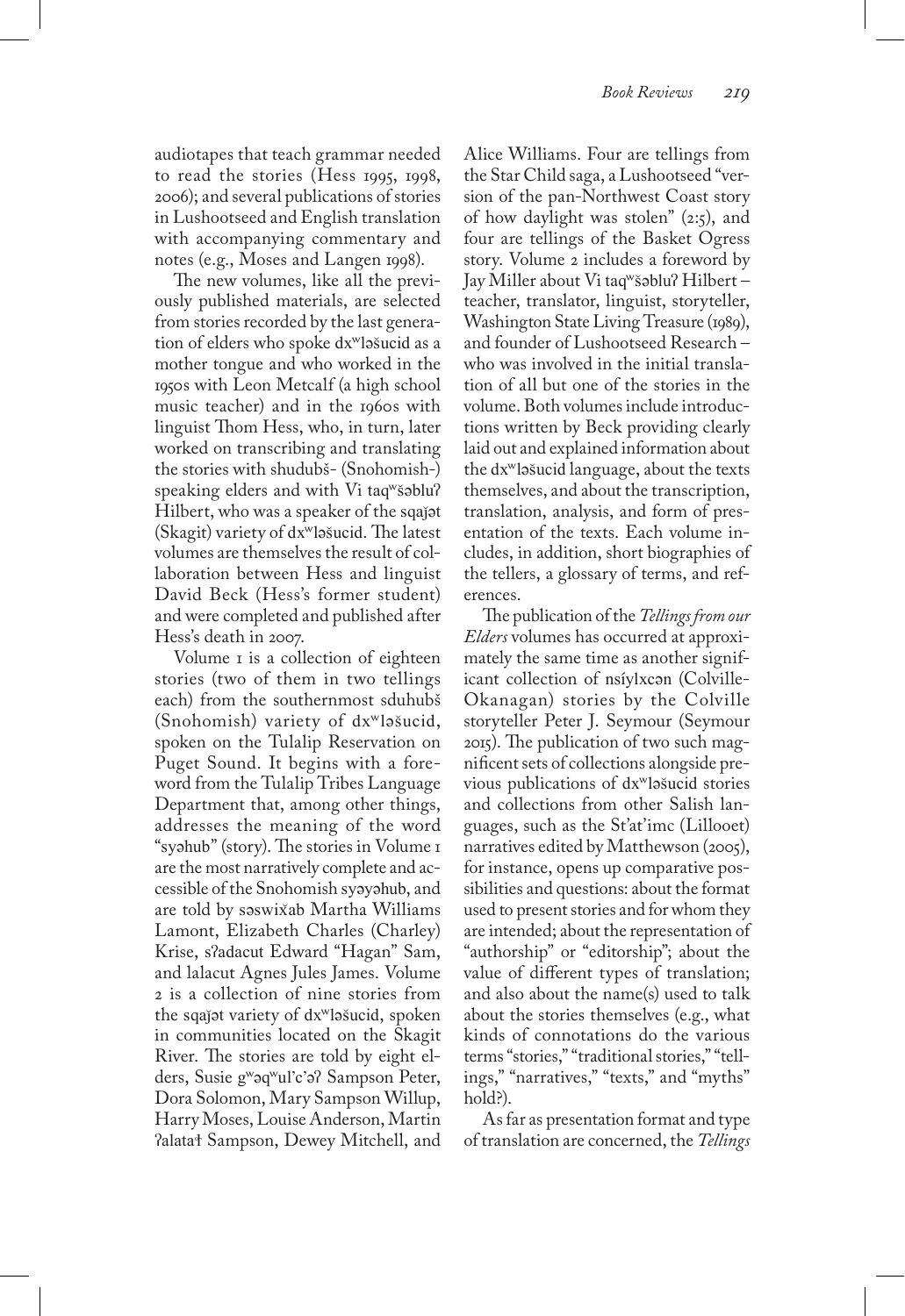*from our Elders* volumes are set apart from the other collections of dxʷləšucid stories. The stories in the *Tellings* volumes are presented in four-line format with interlinear glossing to "represent the full grammatical and morphological structure of the language" (2:16). Each sequence of text is represented in four different forms: the transcription line (which is the first line) is in dxʷləšucid itself; the parsing line breaks down the dxʷləšucid words into their lexical and grammatical components; the analysis line translates and glosses each word component; and the gloss line provides an English translation of the whole text sequence. As explained in Beck's introductions, the English translations are not always fully idiomatic but, rather, focus on reflecting the morphological and syntactic structure of the dxʷləšucid words and sentences. In contrast, the Lushootseed Research volumes present stories line by line, with idiomatic English translations positioned in columns adjacent to the dxʷləšucid. Bierwert's edited volume presents the stories aesthetically as literary forms, in lines that attempt to capture narrative structure and that help the reader to imagine how the stories are told out loud; it lays out dxʷləšucid and English in face-to-face format, with no glossing of individual words. The Seymour collection presents stories in English first and then provides the stories a second time, in nsíylxcən with interlinear format and glossing. The St'at'imc oral narratives are presented in St'at'imc language first, followed by idiomatic translations, followed by the stories presented in interlinear format.

Each format addresses itself to a different audience and privileges language and meaning differently. Similarly, the attribution of "authorship" (illustrated below by comparing information provided in references) can list linguist(s) as author(s), editor(s), translator(s); the storyteller as author or collaborator; and so on. In the two *Tellings* volumes, the presentational format, type of translation, and attribution of "authorship" indicate that the volumes are primarily targeted at users who are interested in the grammatical structure and patterns of dxʷləšucid, whether these users are linguists or language speakers/learners who wish to study and understand Lushootseed grammar. The level of scholarly analysis and structural understanding is exemplary.

As excellent examples of a specifically linguistic form of textual presentation, these volumes definitely achieve what they have set out to do. As such, they are not books that one would pick up simply to read the stories. Nevertheless, it is possible to discern that the stories are rich in teachings, that they are beautifully told, and, as the Volume 1 foreword by Tulalip Tribes Language Department reminds readers, that "the syəhub is a cumulative unwritten tradition, … a gyre of motifs, rhetorical strategies, characters, plots, teachings, commentary, names, formulas, places, histories, customs, songs, specialized knowledge, and much else" (1:ix).

#### REFERENCES

- Bierwert, Crisca, ed. 1996. Lushootseed Texts: An Introduction to Puget Salish Narrative Aesthetics, narrated by Emma Conrad, Martha Lamont, Edward (Hagen) Sam. Translated by Crisca Bierwert, Vi Hilbert, Thomas M. Hess. Edited by Crisca Bierwert. Annotated by T.C.S. Langen. Lincoln: University of Nebraska Press in cooperation with the American Indian Studies Research Institute, Indiana University, Bloomington.
- Hess, Thom. 1995. Lushootseed Reader with Introductory Grammar, Volume 1. University of Montana Occasional Papers in Linguistics No. 11. Missoula: University of Montana.
- –. 1998. Lushootseed Reader with Introductory Grammar, Volume 2. University of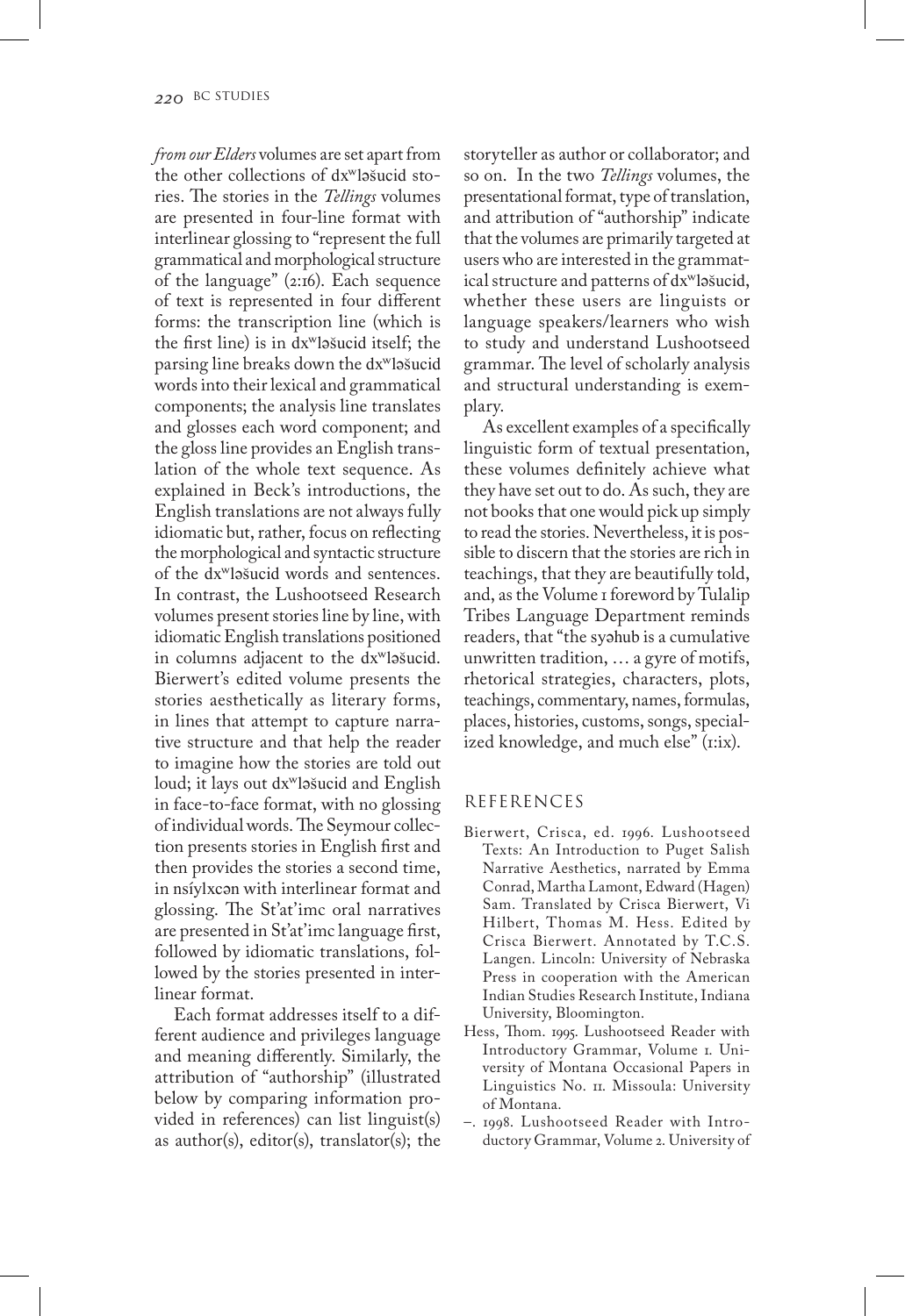Montana Occasional Papers in Linguistics No. 14. Missoula: University of Montana.

- –. 2006. Lushootseed Reader with Introductory Grammar, Volume 3. University of Montana Occasional Papers in Linguistics No. 19. Missoula: University of Montana.
- Matthewson, Lisa, in collaboration with Beverley Frank, Gertrude Ned, Laura Thevarge, and Rose Agnes Whitley. 2005. When I Was Small – I Wan Kwikws: A Grammatical Analysis of St'at'imc Oral Narratives. Vancouver: UBC Press.
- Moses, Marya, and Toby C.S. Langen. 1998. "Reading Martha Lamont's Crow Story Today." *Oral Tradition* 13 (1): 92–129.
- Peter, Susie gʷəqʷul'c'əʔ Sampson. 1995. x ̌əsč ̓usədəʔ ʔə gʷəqʷul'c'əʔ*-Aunt Susie Sampson Peter: The Wisdom of a Skagit Elder.* Transcribed by Vi taqʷšəbluʔ Hilbert. Trans. Vi taqʷšəbluʔ Hilbert and Jay Miller. Recorded by Leon Metcalf. Seattle: Lushootseed Press.
- Seymour, Peter J. 2015. *The Complete Seymour: Colville Storyteller.* Compiled and edited by Anthony Mattina. Translated by Madeline DeSautel and Anthony Mattina. Lincoln: University of Nebraska Press.
- Shelton, "Gram" Ruth Sehome Siastənu. 1998. x ̌əsč ̓usədəʔ ʔə siastənu-"*Gram" Ruth Sehome Shelton: The Wisdom of a Tulalip Elder.* Transcribed by Vi taqʷšəbluʔ Hilbert. Translated by Vi taqʷšəbluʔ Hilbert and Jay Miller. Recorded by Leon Metcalf. Seattle: Lushootseed Press.

## *They Called Me Number One: Secrets and Survival at an Indian Residential School* Bev Sellars

Vancouver: Talonbooks, 2013. 227 pp. \$19.95 paper.

## Jay Lewyn *Nanaimo*

**B** EV SELLARS's bestselling memoir,<br>*They Called Me Number One*, is<br>a personal account of an important a personal account of an important part of the colonial history of British

Columbia told from a specific region in the province (the Cariboo) and from a perspective uncommon to the general public, an Aboriginal woman who is also a community leader and successful politician. A third-generation Indian residential school survivor, Sellars poignantly illustrates her personal struggles and those of her family and community, the Xat'sull (Soda Creek) First Nation in Williams Lake, with the structure of the Indian residential school system and colonialism in general. Sellars's memoir details her personal "victory … against the residential-school experience" (191), but it is also a testament to the resiliency of her community, a valuable contribution to the growing number of non-fiction publications concerning residential school history in Canada, and a moving account of the traumatic legacy of these institutions on Aboriginal peoples and their cultures.

Elected chief of Xat'sull in 1987, Sellars has also earned degrees in history and law. Shortly after becoming chief, she started writing stories to share with the younger generations of her family. These stories were about the injustices her family members experienced at St. Joseph's Mission Indian Residential School in Williams Lake. She hoped that their telling would help alleviate the school's traumatic intergenerational legacy in her family. By including many of these stories in her memoir, she extends her message of healing far beyond her initial intentions. The black-and-white image on the cover shows her two granddaughters, one of them whispering into the ear of the other, whose grim look suggests the content of this secret. Her memoir includes family photos spanning from 1909 to the time of publication, several of them taken at St. Joseph's Mission, as well as maps detailing the Williams Lake region, a family tree of six generations from the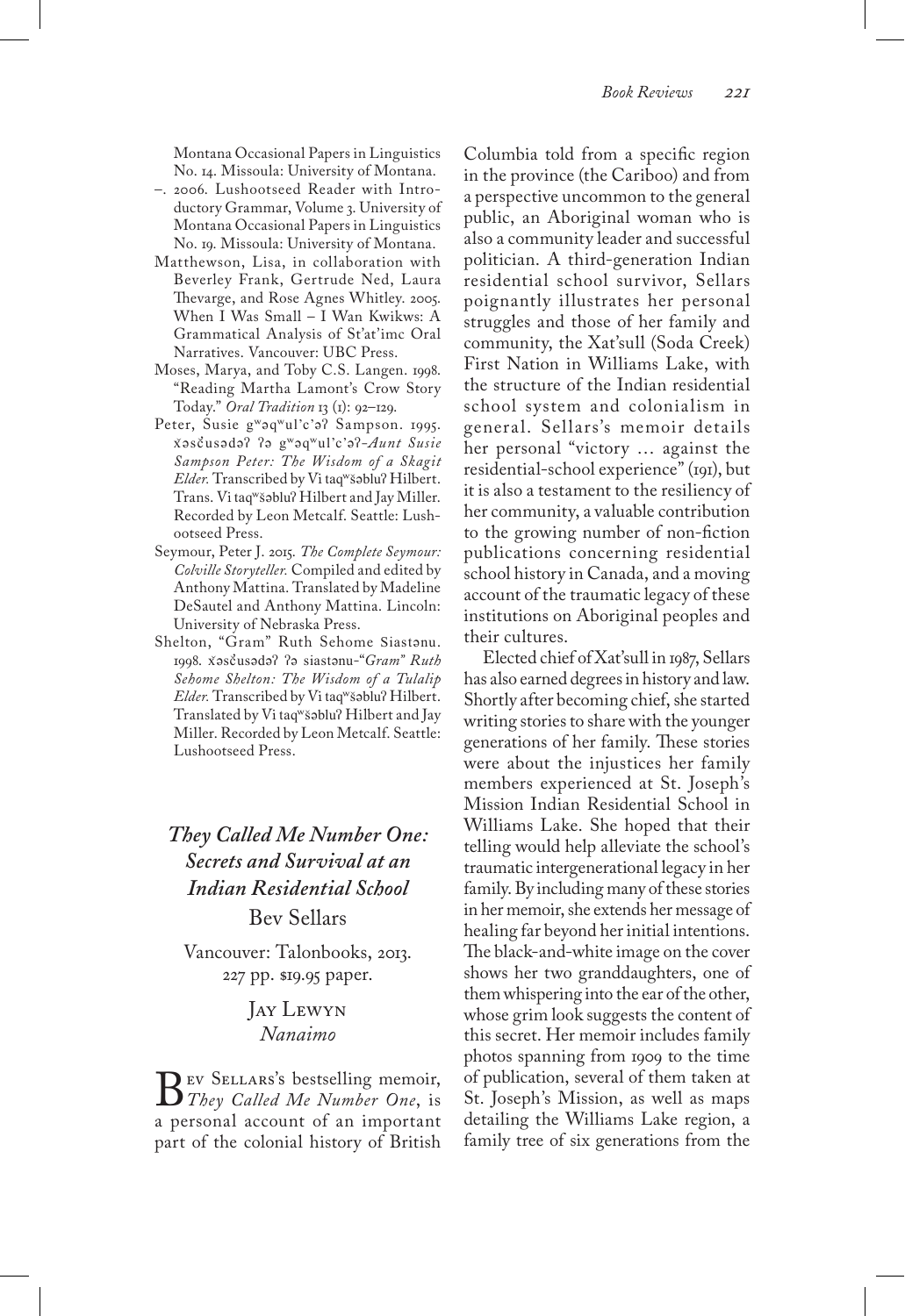late 1800s to the present day, and a useful index.

Sellars divides her memoir into fourteen chapters arranged in chronological order. The opening chapter describes the history of her family and concludes with images of her happy early childhood prior to her contraction of tuberculosis at age five. Chapter 2 tells the story of her twentymonth recovery at Coqualeetza Indian Hospital in Sardis. Sellars conveys the loneliness resulting from her having been separated from her family and speaks of the kindness of one of the nurses. She also acknowledges the ability to forget, a childhood survival mechanism conducive to the alleviation of trauma. She did not recognize her family following her recovery because she had blocked out their memory to "dull the pain of loneliness" (26).

Chapters 3 through 8 cover the five years that Sellars was forced to attend St. Joseph's Mission. She details the inhumane treatment and poor living conditions at the institution. Her memory of this period is clear, except for her recollection of her fourth grade, which is a "total blank" (40). A male friend later revealed to her that he was sexually abused at St. Joseph's Mission. She suggests that the extent of abuse in residential schools, sexual and otherwise, was more extensive than current records indicate. Sellars also includes positive memories from her time at St. Joseph's, thus illustrating both the resiliency of Aboriginal children and the value of a sense of humour as a survival mechanism. The final six chapters follow her life after residential school: her public school experience, her near-death from suicide, her affirming realization that she had survived into adulthood, and her journey as a mother and eventual leader of her community.

One of the strengths of *They Called Me Number One* is Sellars's inclusion of personal stories contributed by family and community members. She presents this accumulated body of knowledge in an authoritative and respectful manner to create a memoir that provides a rich history of a community over several generations. Her attention to detail and her depiction of specific individuals, institutions, and historical events make this a valuable contribution to the historical record of British Columbia. Her generalized use of the term "White" may reinforce racist binary belief systems in some readers and potentially diminish the considerable value of her voice, but I must agree with Kwakwaka'wakw chief Bill Wilson that this book will be a valuable contribution to the province's educational curriculum. I can also recommend it to anyone interested in the history of Indian residential schools in Canada and in the Cariboo region generally.

## *Indigenous Men and Masculinities: Legacies, Identities, Regeneration*

Robert Alexander Innes and Kim Anderson, editors

Winnipeg: University of Manitoba Press, 2015. 304 pp. \$27.95 paper.

> JEAN-PAUL RESTOULE *University of Toronto*

 $\mathbf{M}$  asculinity is not an easy concept<br>masculinities, and in *Indigenous Men* masculinities, and in *Indigenous Men and Masculinities*, co-editors Robert Innes and Kim Anderson don't really attempt to define it. In the closing chapter, Anderson and Innes report on findings from a national research study of Indigenous men in focus groups that argues that the concept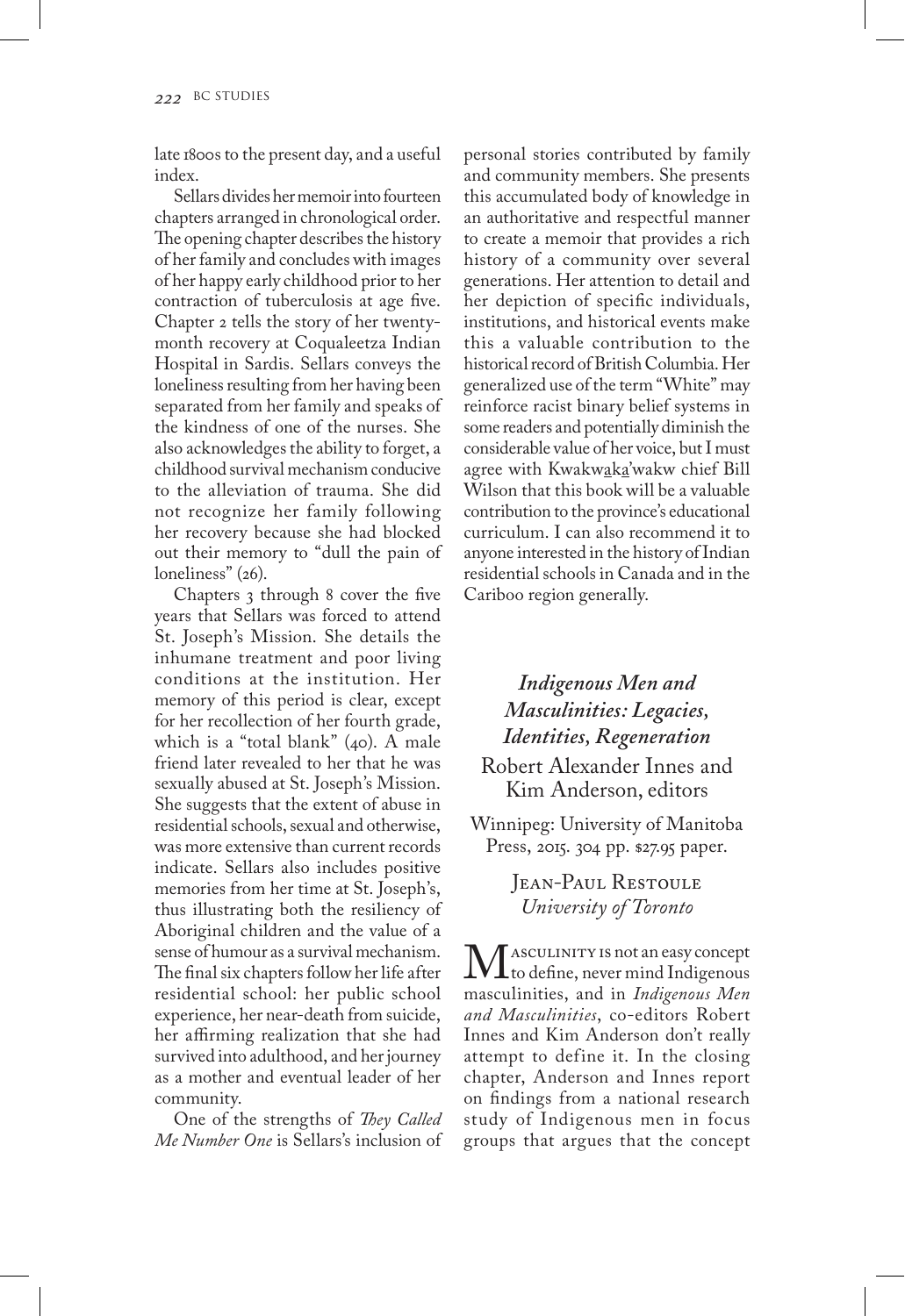itself is not Indigenous and, further, that it assumes a certain starting point or trajectory that is antithetical to Indigenous tribal goals. While Innes and Anderson are not forthcoming with a definition of Indigenous masculinity, they nevertheless make some general suggestions for its improvement. And this leads to the two messages I take away from this book: (1) concepts of masculinity have contributed to colonialism; and (2) Indigenous men must take responsibility for charting and navigating a new course that challenges limited views of Indigenous masculinity.

Colonialism has disrupted the traditional roles and responsibilities of Indigenous men in their families and communities, an obstruction that has shifted values, traditions, and conceptions of gender in Indigenous lives globally. The legacy of colonialism, experienced and enacted through residential schools, prisons, sport, and media, persists today in the shocking statistics provided in the opening chapter: Indigenous males are subject to higher rates of violence, murder, and incarceration than any other group in Canada, including Indigenous women. While many years and decades passed before rightful attention was given to the issue of missing and murdered Indigenous women, a campaign for which activists, artists, demonstrators, and some media have fought, the related story of men remains in darkness. Like the workings of colonialism, it functions best out of sight, in the shadows and unquestioned.

The chapters in this collection seek to illuminate the workings of colonialism on masculine identities, particularly Indigenous masculinities, and how they have altered not only how Indigenous men conceive of gender identities and roles but also the ways in which Indigenous families, communities, and

nations (dys)function as a result. Through the imposition of binary notions of gender and the accordance of greater worth to masculine roles, colonialism granted men a more powerful place vis-à-vis women and, in doing so, disrupted gender parity and equality. By marginalizing and making strange the roles of third- (or multiple-) gendered individuals, colonial constructions of gender norms were imposed upon Indigenous peoples and colonization was made more complete. Hypermasculine and "savage" roles such as the warrior and urban gangster have dominated public consciousness about what it means to be male and Indigenous to the point at which these images have been internalized by young Indigenous men.

Several of the contributors to *Indigenous Men and Masculinities* discuss the ways non-Indigenous (whitestream) society has constructed a sense of young Aboriginal men as fearsome, delinquent, and criminal, but it is disturbing how many of our youth have assumed such stereotypes to be true and have adopted them without realizing that there are alternatives within the realm of masculine Indigenous identity. And it is here that another theme emerges from this volume: the responsibility to decolonize and shape a positive view and reality of masculinity lies with Indigenous men. We are in control of our destiny. Even as colonization has created much of this mess and disruption, it is up to us to challenge such limited identities and images and put something positive in their place. The power of the individual to challenge expectations is told here by Phillip Borell in the story of Maori athlete James Tamou, who caused national controversy by choosing to leave New Zealand to play rugby – as though the Maori are somehow part of the New Zealand identity (Chapter 9). As tribal self-determining peoples, the Maori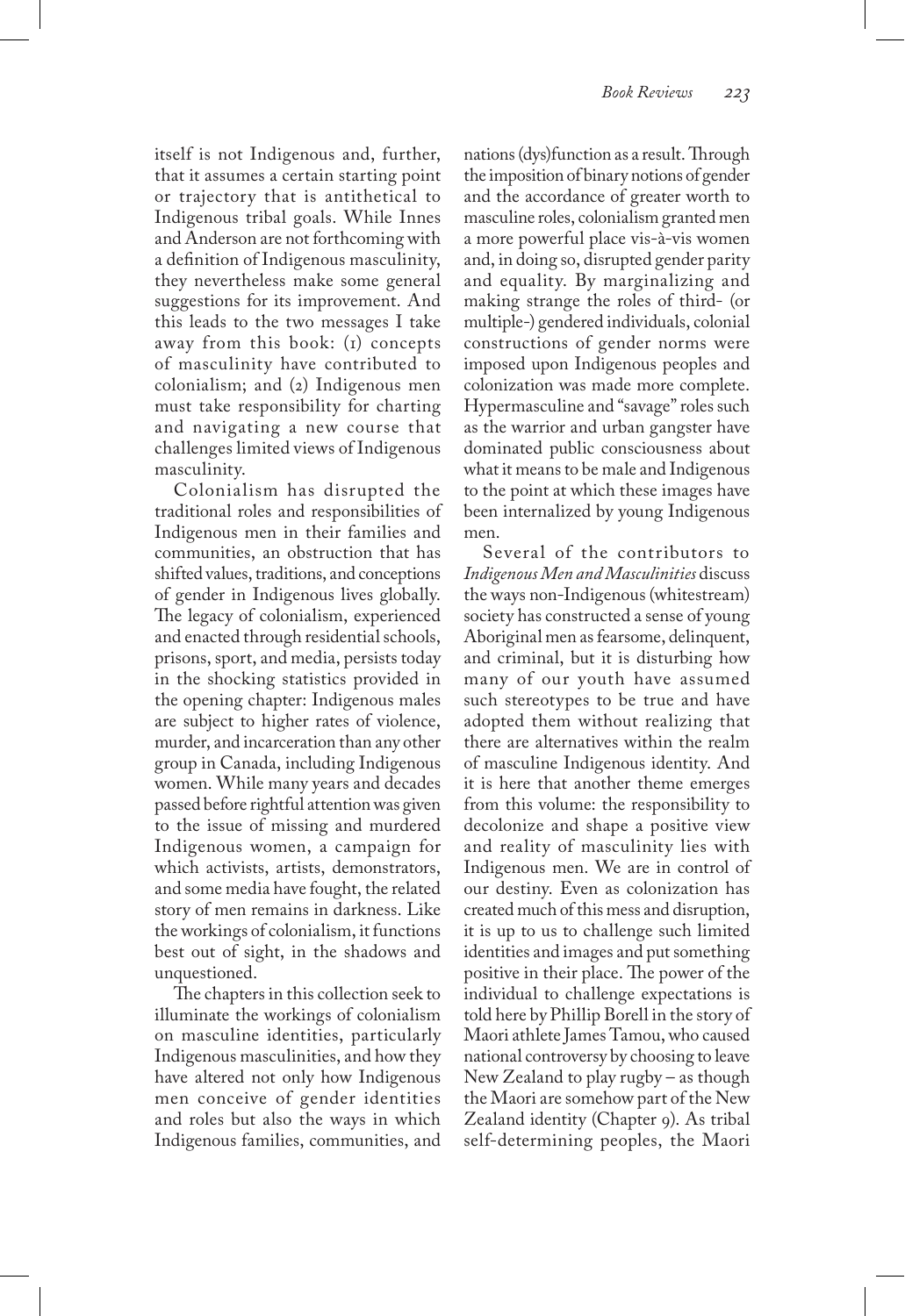have no allegiance to, or requirement to identify with, the colonizer state.

Another notion of responsibility applies to relationships with family, community, and Creation. One's manhood is determined or assessed by an ability to provide and protect relations with one's partner, children, parents, and siblings, and also to protect one's land, neighbours, extended families, and other beings. While these responsibilities might be culturally specific and vary depending on where and when one is raised – and some contributions to this volume are very much rooted in particular locales and times – what does seem to be uniformly consistent across all Indigenous communities discussed here is the global imposition of white patriarchal heteronormative notions of masculinity on Indigenous communities.

*Indigenous Men and Masculinities*  is necessary reading for anyone doing work on Indigenous masculinities. It will be a touchstone in this area for some time. The chapters cover geographically diverse locations, ruminating on what Hawaiian, Maori, and Haudenosaunee maleness is about. The contributors also embody multiple social identities, from two-spirit, to urban street and ganginvolved, to fatherly perspectives. What I also like about the text is that it opens up discussion rather than closes it down. It is not intended to be the final word on masculinities but a fertile starting point for debate. It's a great companion to Sam McKegney's *Masculindians* (University of Manitoba Press, 2014), which is the best-known recent work on the topic in Canada. It is also fitting that this book is co-edited by Kim Anderson, whose books on Indigenous feminine identities – *A Recognition of Being* (Toronto: Sumach Press, 2000); *Strong Women Stories*  (Toronto: Sumach Press, 2003, with Bonita Lawrence); and *Life Stages and Native Women* (University of Manitoba

Press, 2011) – are hallmarks in the field of Indigenous feminisms and female identity formation. This volume provides a lovely complement to Anderson's earlier work. Understanding how we come to know about gender through Indigenous lenses and experiences is an important lesson both in self-awareness and in the workings of colonialism. We can learn a great deal about the workings of gender and the intersections with colonialism from the examples assembled by Innes and Anderson, and *Indigenous Men and Masculinities* will extend thoughtful conversations about Indigenous manhood into the twenty-first century.

## *Working Mothers and the Child Care Dilemma* Lisa Pasolli

Vancouver: UBC Press, 2015. 270 pp. \$32.95 paper.

> Esyllt W. Jones *University of Manitoba*

THE HISTORY of twentieth-century childcare has received scant attention from historians in Canada. Lisa Pasolli's compact study of childcare debates in British Columbia from the 1900s through the Harper era reveals what a historian can do to illuminate why we have the public policies that we do and, in particular, why in 2016 we still lack universal childcare programs. Much more than connecting the chronological dots (which is itself an important achievement), Pasolli provides an analytical explanation for the rather discouraging continuities that shaped decades of public debate and marginalized the childcare and employment needs of women